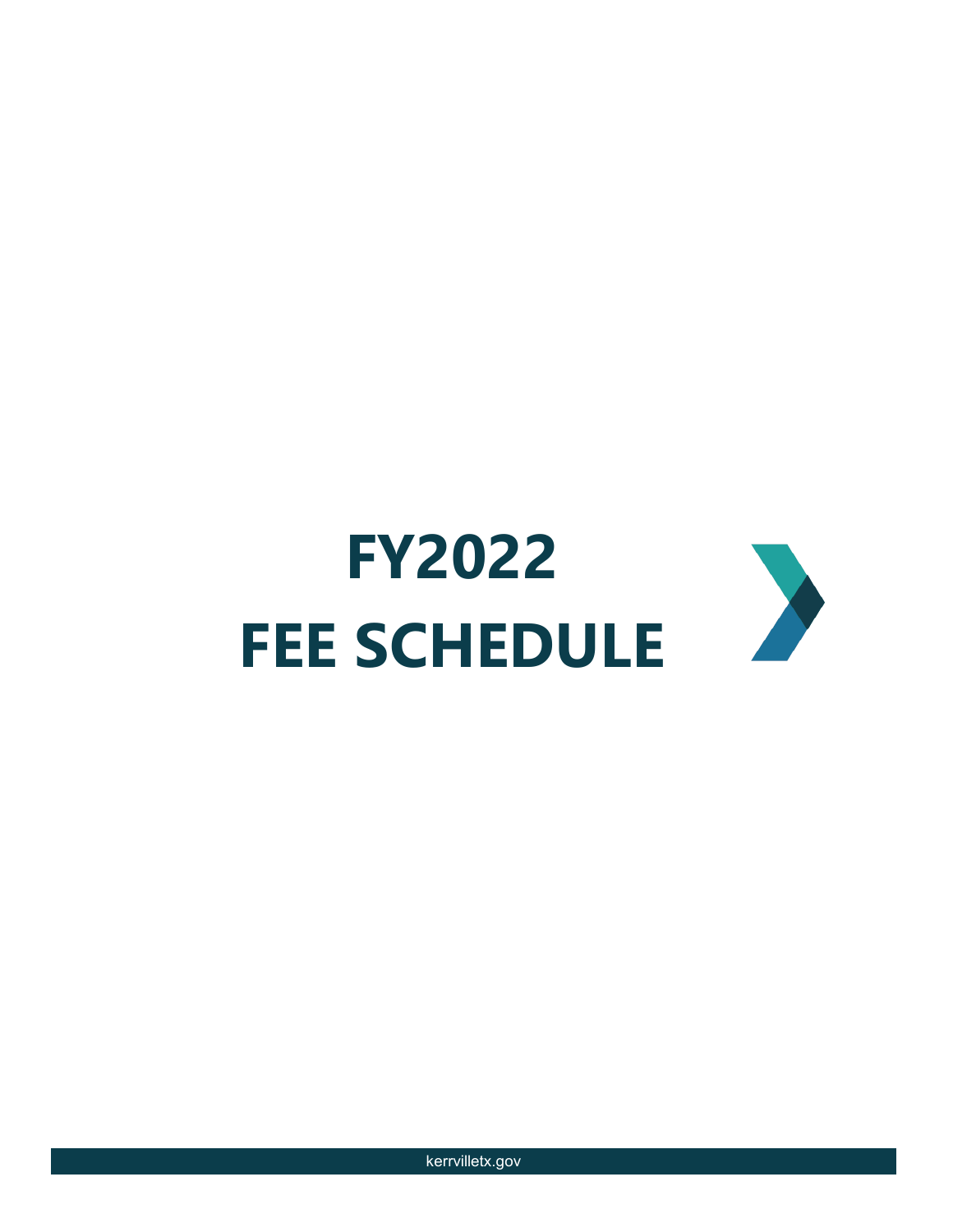

## **CITY OF KERRVILLE FY2022 ADOPTED FEE SCHEDULE**

| <b>CITY SECRETARY</b>                                           |                                    |  |
|-----------------------------------------------------------------|------------------------------------|--|
| <b>PUBLIC INFORMATION REQUESTS</b>                              |                                    |  |
| Standard Size Copy (double sided copies count as 2 copies)      |                                    |  |
| <b>Black and White</b>                                          | \$0.25 per page                    |  |
| Color                                                           | \$0.50 per page                    |  |
| <b>Oversized Paper Copy</b>                                     | \$0.50 per page                    |  |
| <b>Black and White</b>                                          | \$0.75 per page                    |  |
| Color                                                           | $$0.75$ per page                   |  |
| <b>Notary Fees</b>                                              |                                    |  |
| <b>Basic Notary Service</b>                                     | \$6.00 per document                |  |
| Certified/Embossed Service                                      | \$5.00 per embossment, plus \$1.00 |  |
|                                                                 | per page                           |  |
|                                                                 | \$20 per document max              |  |
| Acknowledgement                                                 | \$5.00 per acknowledgement         |  |
| <b>Fax Transmissions</b>                                        |                                    |  |
| Local                                                           | \$0.10 per page                    |  |
| Long distance                                                   | \$0.50 per page                    |  |
| Other                                                           | actual cost                        |  |
| Other                                                           | actual cost                        |  |
| Labor                                                           | \$15.00 per hour                   |  |
| Overhead charge (if applicable under state law)                 | 20% of personnel charge            |  |
| <b>LAND RECORD FILING FEES</b>                                  |                                    |  |
| <b>First Page</b>                                               | \$26.00 per page                   |  |
| <b>Additional Pages</b>                                         | \$4.00 per page                    |  |
| <b>Records Management Fees</b>                                  | \$10.00 per document               |  |
| Courthouse Security Fee                                         | \$1.00 per document                |  |
| Records Archive Fee                                             | \$10.00 per document               |  |
| Note: Fees subject to change based on Kerr County fee schedule. |                                    |  |
| <b>OTHER</b>                                                    |                                    |  |
| Vehicle for Hire Permit                                         | \$25.00 per permit                 |  |
| Banners                                                         |                                    |  |
| Permit Fee                                                      | \$60.00 per permit                 |  |
| Administrative Fee (non-refundable)                             | \$25.00 per permit                 |  |
| Alcoholic Beverage Certificate                                  | 50% of TABC                        |  |
| Exception: Brewery, Brewpub, or similar                         | on premise retailer fee            |  |
| Sidewalk Café Permit                                            | \$50.00 per table/year             |  |
| Thumb Drive                                                     | \$5.00 each                        |  |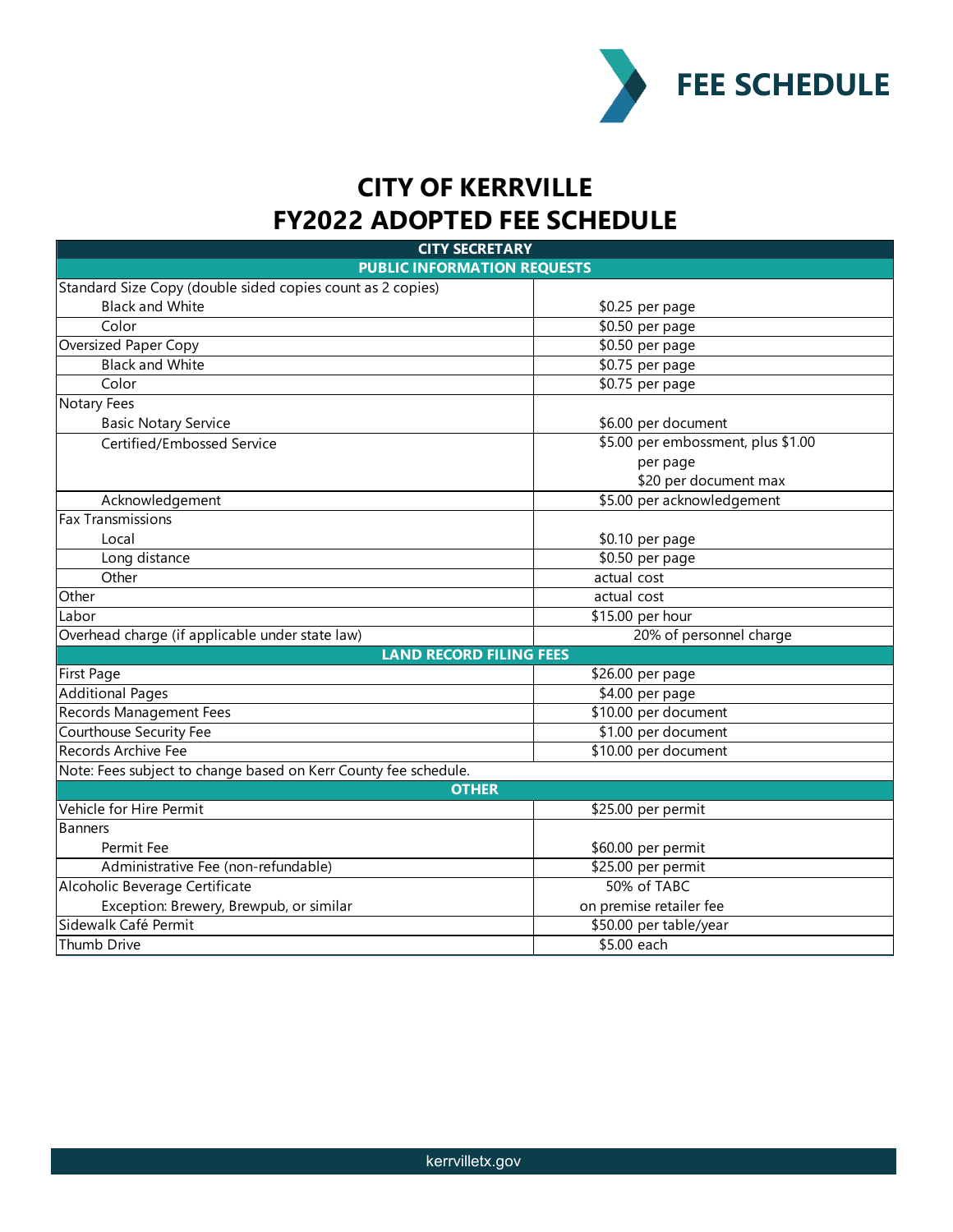

| <b>DEVELOPMENT SERVICES DEPARTMENT</b>                                                                                           |                                 |  |
|----------------------------------------------------------------------------------------------------------------------------------|---------------------------------|--|
| <b>BUILDING SERVICES</b>                                                                                                         |                                 |  |
| <b>PROFESSIONAL &amp; OCCUPATIONAL LICENSES</b>                                                                                  |                                 |  |
| <b>General Contractor License</b>                                                                                                | \$300.00 initial license        |  |
| General Contractor License: Renewal                                                                                              | \$100.00 annual                 |  |
| General Contractor License Renewal: Late Fee                                                                                     | \$200.00 late fee               |  |
| General Contractor License: Single Project                                                                                       | \$150.00 per project            |  |
| <b>BUILDING PERMITS: SINGLE &amp; TWO FAMILY RESIDENTIAL</b>                                                                     |                                 |  |
| Building Permit: Minimum Charge                                                                                                  | \$25.00 per permit              |  |
| <b>New Construction</b>                                                                                                          | \$0.36 per sq. foot             |  |
|                                                                                                                                  | (all floor area under one roof) |  |
| Addition                                                                                                                         | \$0.36 per sq. foot             |  |
|                                                                                                                                  | (all floor area under one roof) |  |
| Alteration or Remodel                                                                                                            | \$0.21 per sq. foot             |  |
|                                                                                                                                  | (all floor area under one roof) |  |
| Fire Repair                                                                                                                      | \$0.21 per sq. foot             |  |
|                                                                                                                                  | (all floor area under one roof) |  |
| Storage or Accessory Building                                                                                                    | \$0.21 per sq. foot             |  |
| (>200 square feet)                                                                                                               | (all floor area under one roof) |  |
| Application Extension (minimum 90 Days)                                                                                          | 50% of original plan review fee |  |
| Permit Extension (minimum 180 Days)                                                                                              | 50% of original plan review fee |  |
| Plan Review Fee (due with permit application)                                                                                    | 50% of building permit fee      |  |
| Subsequent Plan Reviews (when major or substantial changes occur)                                                                | 50% of building permit fee      |  |
| <b>Residential Flat Work</b>                                                                                                     | \$150 Flat fee                  |  |
| <b>BUILDING PERMITS: COMMERCIAL BY VALUE</b>                                                                                     |                                 |  |
| Permit (value up to \$1,000) plus                                                                                                | \$25.00 per permit              |  |
| Value: \$1,000 and above                                                                                                         | \$5.00 per \$1,000 value        |  |
| Note: Value of construction is the greater of the value quoted by contractor or the calculated value using ICC valuation tables. |                                 |  |
| Temp Certificate of Occupancy (min 90 Days)                                                                                      | \$100.00 per certificate        |  |
| Temp Certificate of Occupancy Extension (min 30 days)                                                                            | \$100.00 per certificate        |  |
| Application Extension (minimum 90 Days)                                                                                          | 50% of original plan review fee |  |
| Permit Extension (minimum 180 Days)                                                                                              | 50% of original plan review fee |  |
| Plan Review Fee (due with permit application)                                                                                    | 50% of original permit fee      |  |
| Subsequent Plan Reviews (when major or substantial changes occur)                                                                | 50% of original permit fee      |  |
| Commercial Flat Work (Concrete, etc.)                                                                                            | \$150 Flat fee                  |  |
| <b>SIGN PERMITS: BY VALUE</b>                                                                                                    |                                 |  |
| Sign Permit: Non-Electric                                                                                                        |                                 |  |
| Value: up to \$1,000                                                                                                             | \$25.00 per permit              |  |
| Value: \$1,001 and up                                                                                                            | \$5.00 per \$1,000              |  |
| Sign Permit: Electric                                                                                                            |                                 |  |
| Value: up to \$1,000                                                                                                             | \$25.00 per permit              |  |
| Value: \$1,001 and up                                                                                                            | \$5.00 per \$1,000              |  |
| <b>BUILDING PERMIT: ELECTRIC</b>                                                                                                 |                                 |  |
| <b>Building Permit: Electric</b>                                                                                                 | \$40.00 per permit              |  |
| <b>Additional Fees</b>                                                                                                           |                                 |  |
| Circuits                                                                                                                         | \$2.00 each                     |  |
| Fixtures                                                                                                                         | $$0.50$ each                    |  |
| Motors $(<1$ HP)                                                                                                                 | \$2.00 each                     |  |
| Motors (1-10 HP)                                                                                                                 | \$2.50 each                     |  |
| Motors (11-25 HP)                                                                                                                | \$3.00 each                     |  |
| Motors (>25 HP)                                                                                                                  | \$5.00 each                     |  |
| Services (per additional meter/panel)                                                                                            | \$7.50 each                     |  |
| Appliances                                                                                                                       | \$2.00 each                     |  |
| Equipment (welder)                                                                                                               | \$3.00 each                     |  |
| Equipment (transformers)                                                                                                         | \$5.00 each                     |  |
| Equipment (other)                                                                                                                | \$3.00 each                     |  |
| Signs                                                                                                                            | \$5.75 each                     |  |
| Neon Signs for Transformer                                                                                                       | \$1.00 each                     |  |
| Temporary Service (T-Pole)                                                                                                       | \$50.00 each                    |  |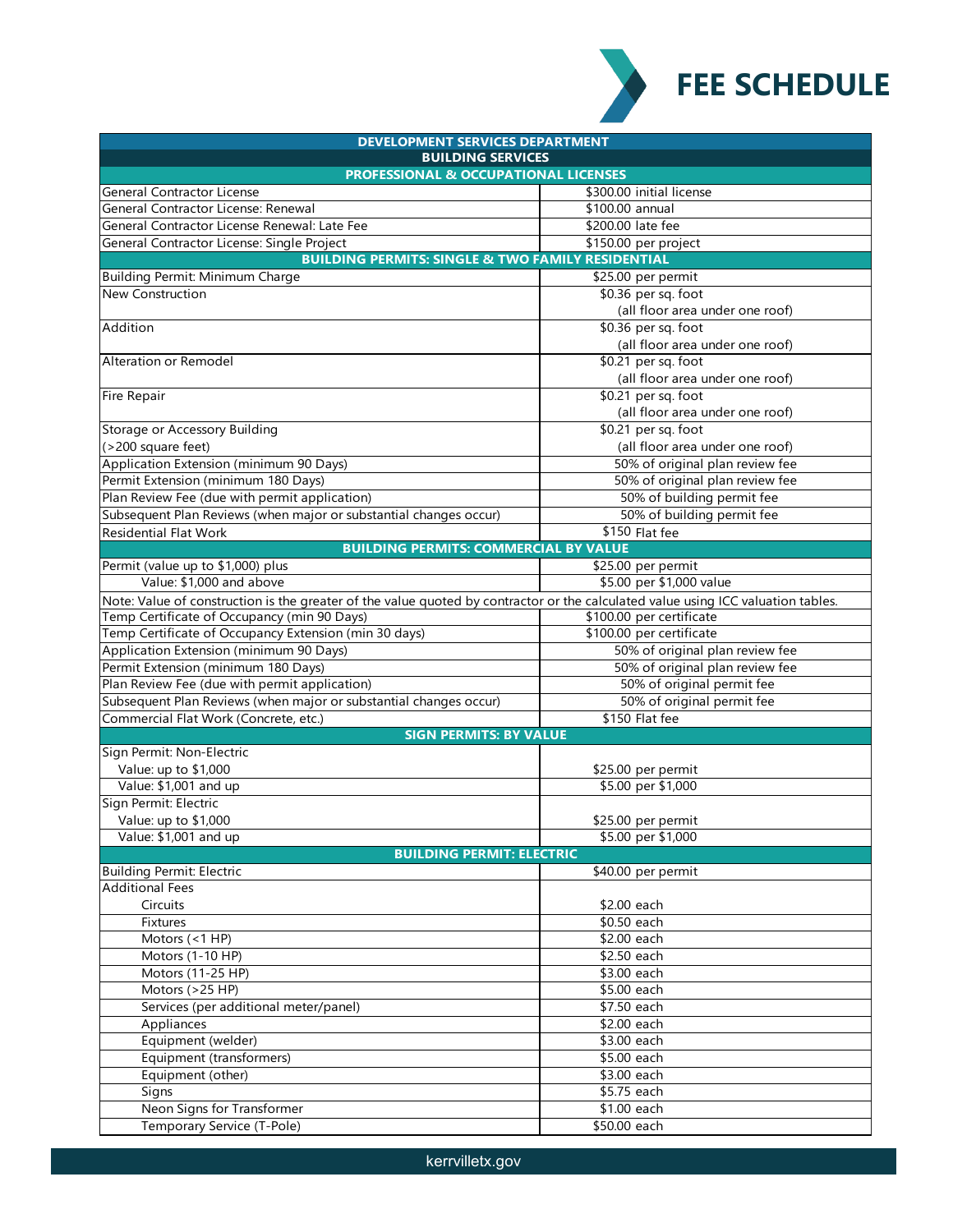

| DEVELOPMENT SERVICES DEPARTMENT, CONTINUED                                                                                       |                          |  |  |
|----------------------------------------------------------------------------------------------------------------------------------|--------------------------|--|--|
| <b>BUILDING SERVICES, CONTINUED</b>                                                                                              |                          |  |  |
| <b>BUILDING PERMIT: MECHANICAL</b>                                                                                               |                          |  |  |
| <b>HVAC Permit Application Fee</b>                                                                                               |                          |  |  |
| Permit                                                                                                                           | \$30.00 per permit       |  |  |
| Value: Up to \$1,000                                                                                                             | \$15.00 per permit       |  |  |
| Value: Over \$1,000                                                                                                              | \$3.00 per \$1,000 value |  |  |
| <b>Inspection Fees</b>                                                                                                           |                          |  |  |
| Add or replace electrical wiring or panel                                                                                        | \$15.00 per unit         |  |  |
| Replace equipment                                                                                                                | \$15.00 per unit         |  |  |
| New equipment                                                                                                                    | \$15.00 per unit         |  |  |
| Alter existing equipment                                                                                                         | \$15.00 per unit         |  |  |
| <b>BUILDING PERMIT: PLUMBING &amp; GAS</b>                                                                                       |                          |  |  |
| Permit                                                                                                                           | \$30.00 per permit       |  |  |
| Fixtures                                                                                                                         | \$2.50 per unit          |  |  |
| <b>Building Drain</b>                                                                                                            | \$7.50 per unit          |  |  |
| Water Heater and/or Vent                                                                                                         | \$10.00 per unit         |  |  |
| Gas Piping (1-5 outlets)                                                                                                         | \$10.00 per unit         |  |  |
| Piping for Water Treatment                                                                                                       | \$7.50 per unit          |  |  |
| Water/Sewer Yard Line                                                                                                            | \$10.00 per unit         |  |  |
| Gas Yard Line                                                                                                                    | \$7.50 per unit          |  |  |
| <b>Annual Gas Test</b>                                                                                                           | \$7.50 per unit          |  |  |
| Pressure Regulator Valve                                                                                                         | \$5.00 per unit          |  |  |
| <b>Back Flow Preventer</b>                                                                                                       | \$5.00 per unit          |  |  |
| Grease Trap / Test Well                                                                                                          | \$20.00 per unit         |  |  |
| <b>BUILDING PERMIT: POOLS (BY VALUE)</b>                                                                                         |                          |  |  |
| Commercial Pool Building Permit (by value)                                                                                       |                          |  |  |
| Basic Permit (value up to \$1,000) plus                                                                                          | \$25.00 per permit       |  |  |
| $$1,001 - $49,999$                                                                                                               | \$5.00 per \$1,000 value |  |  |
| \$50,000 and up                                                                                                                  | \$5.00 per \$1,000 value |  |  |
| Residential Pool Building Permit (by value)                                                                                      |                          |  |  |
| Basic Permit (value up to \$50,000) plus                                                                                         | \$25.00 per permit       |  |  |
| $$50,001 - $99,999$                                                                                                              | \$4.00 per \$1,000 value |  |  |
| \$100,000 - \$499,999                                                                                                            | \$3.00 per \$1,000 value |  |  |
| Note: Value of construction is the greater of the value quoted by contractor or the calculated value using ICC valuation tables. |                          |  |  |
| <b>BUILDING PERMIT: IRRIGATION SYSTEM (BY VALUE)</b>                                                                             |                          |  |  |
| <b>City Water Customer</b>                                                                                                       |                          |  |  |
| Permit plus                                                                                                                      | \$30.00 per permit       |  |  |
| Value per \$1,000                                                                                                                | \$3.00 per \$1,000 value |  |  |
| Plan Review                                                                                                                      | 50% of permit fee        |  |  |
| Non-City Water Customer                                                                                                          |                          |  |  |
| Permit plus                                                                                                                      | \$45.00 per permit       |  |  |
| 2 inspection minimum                                                                                                             | \$100.00 per inspection  |  |  |
| Plan Review                                                                                                                      | 50% of permit fee        |  |  |
| <b>DEMOLITION AND MOVING PERMITS</b>                                                                                             |                          |  |  |
| Moving/Demolition Deposit                                                                                                        | \$500.00 per permit      |  |  |
| <b>Demolition Permit</b>                                                                                                         | \$100.00 per permit      |  |  |
| <b>Moving Permit</b>                                                                                                             | \$100.00 per permit      |  |  |
| <b>INSPECTION FEES</b>                                                                                                           |                          |  |  |
| <b>First Reinspection</b>                                                                                                        | \$0.00 same permit       |  |  |
| Second Reinspection                                                                                                              | \$100.00 same permit     |  |  |
| Subsequent Reinspection                                                                                                          | \$150.00 same permit     |  |  |
| <b>Special Inspection Fees</b>                                                                                                   |                          |  |  |
| During business hours: same day                                                                                                  | \$50.00 per permit       |  |  |
| After business hours: scheduled                                                                                                  | \$50.00 per hr 2 hr min  |  |  |
| After business hours: emergency                                                                                                  | \$50.00 per hr 4 hr min  |  |  |
|                                                                                                                                  |                          |  |  |
| kerrvilletx.gov                                                                                                                  |                          |  |  |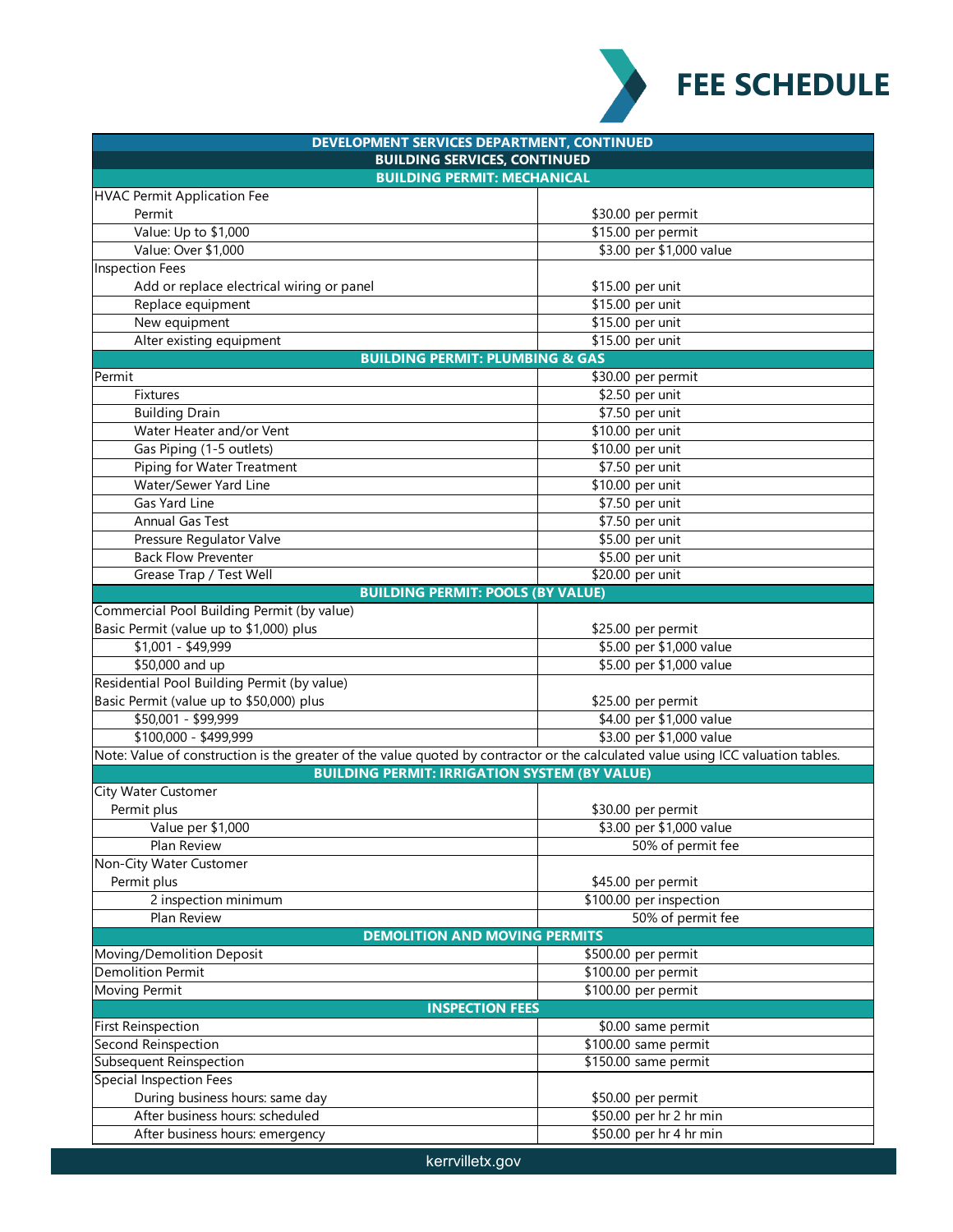

| DEVELOPMENT SERVICES DEPARTMENT, CONTINUED                                                      |                                  |  |  |
|-------------------------------------------------------------------------------------------------|----------------------------------|--|--|
| <b>BUILDING SERVICES, CONTINUED</b>                                                             |                                  |  |  |
| <b>OTHER FEES</b>                                                                               |                                  |  |  |
| Change of Contractor on Active Project<br>\$100.00 per permit                                   |                                  |  |  |
| Note: Regular permit fees & requirements apply to new contractor for changes to original plans. |                                  |  |  |
| Change of Occupancy (existing structure)<br>\$50.00 per structure                               |                                  |  |  |
| Certificate of Occupancy (vacant structures)                                                    | \$150.00 per structure           |  |  |
| Note: Includes full inspection for structures vacant for more than 1 year or for change of use. |                                  |  |  |
| <b>Issuance of Permit</b>                                                                       | Greater of double the permit fee |  |  |
| (after start of project first occurrence by contractor)                                         | or \$75                          |  |  |
| Issuance of Permit                                                                              | Greater of double the permit fee |  |  |
| (after start of project subsequent occurrences by contractor)                                   | or \$250                         |  |  |
| Appeal to Building Board of Adjustments and Appeals                                             |                                  |  |  |
| Mechanical, Plumbing, Electrical                                                                | \$150.00 per appeal              |  |  |
| lFence Permit Fee                                                                               | \$80.00 per permit               |  |  |
| Parkland Dedication Fee (Based on Ordinance #91-10)                                             |                                  |  |  |
| <1,000 square feet                                                                              | \$250.00 per unit                |  |  |
| 1,000-1,500 square feet                                                                         | \$300.00 per unit                |  |  |
| 1,501-2,000 square feet                                                                         | \$400.00 per unit                |  |  |
| >2,001 square feet                                                                              | \$450.00 per unit                |  |  |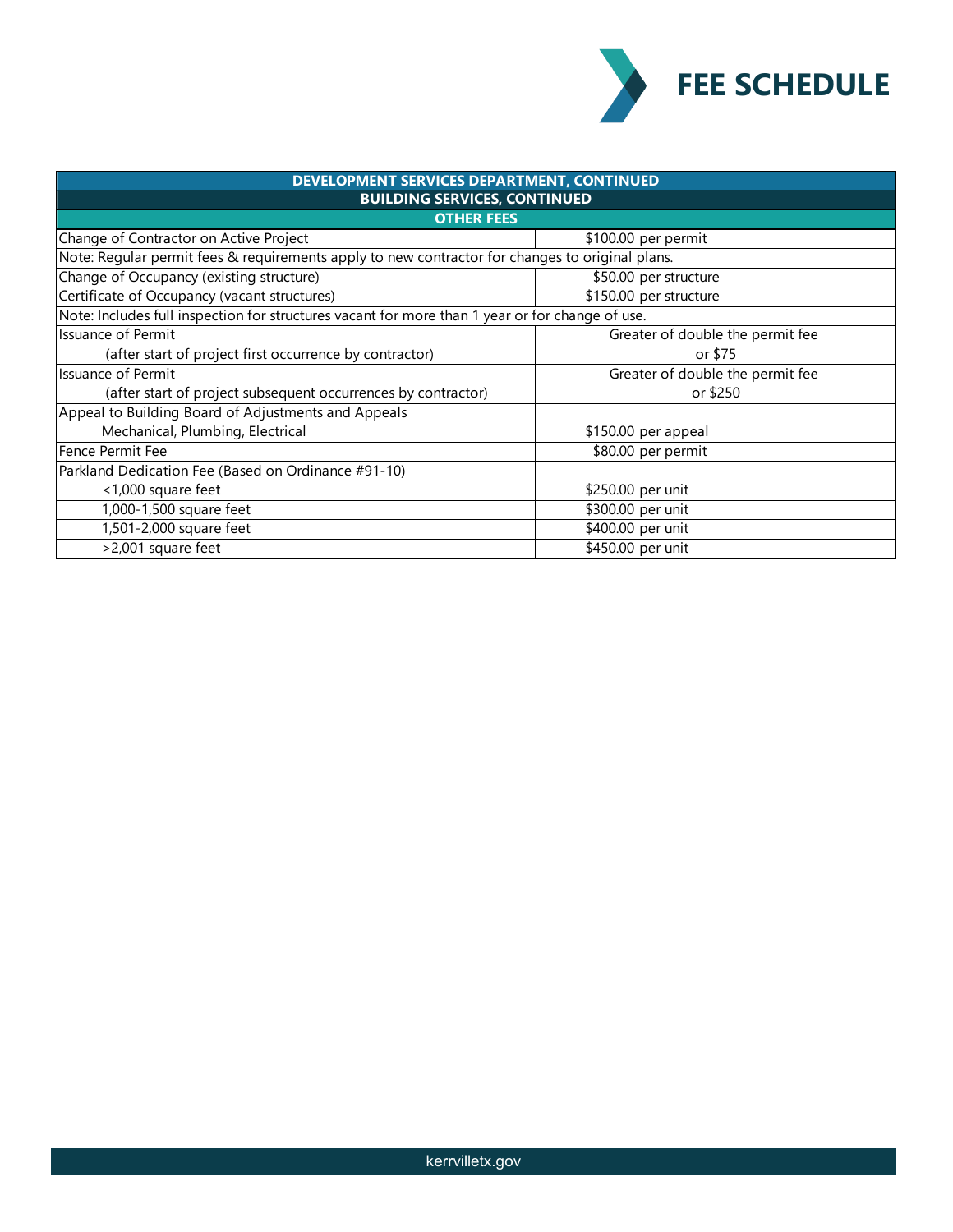

| DEVELOPMENT SERVICES DEPARTMENT, CONTINUED<br><b>CODE COMPLIANCE</b>                        |                        |  |  |
|---------------------------------------------------------------------------------------------|------------------------|--|--|
|                                                                                             |                        |  |  |
| <b>Group Boarding Homes</b>                                                                 |                        |  |  |
| Permit                                                                                      | \$1,000.00 per permit  |  |  |
| Permit renewal                                                                              | \$350.00 per year      |  |  |
| Re-inspection Fee                                                                           | \$75.00 per inspection |  |  |
| Variance Fee for Distance                                                                   | \$150.00 per variance  |  |  |
| Junkyard Operation License                                                                  | \$5.00 per site        |  |  |
| <b>Peddler and Solicitor Fees</b>                                                           |                        |  |  |
| <b>Base Charge</b>                                                                          | \$600.00 per year      |  |  |
| Each additional person                                                                      | \$10.00 30 days        |  |  |
| Each additional person                                                                      | \$100.00 per year      |  |  |
| Deposit (refundable)                                                                        | \$750.00 each          |  |  |
| <b>Sexually Oriented Business</b>                                                           |                        |  |  |
| Annual License                                                                              | \$500.00 per business  |  |  |
| Annual Fee per Employee                                                                     | \$50.00 per employee   |  |  |
| Traveling Show and Exhibition License                                                       | \$100.00 per 30 days   |  |  |
|                                                                                             | <b>Exemptions</b>      |  |  |
| Temporary special events<br>$^\star$                                                        |                        |  |  |
| Sales/Festivals/Carnivals sponsored by IRS recognized charitable organizations<br>*         |                        |  |  |
| Governmental subdivisions<br>*                                                              |                        |  |  |
| School districts<br>*                                                                       |                        |  |  |
| *<br>Chamber of Commerce                                                                    |                        |  |  |
| *<br>Visitor's Bureau                                                                       |                        |  |  |
| *<br>Council approved events / city - sponsored events                                      |                        |  |  |
| Open-air markets<br>*                                                                       |                        |  |  |
| (required information must be provided showing compliance with laws and zoning regulations) |                        |  |  |
| Traveling salespeople or solicitors calling only on commercial businesses<br>$^\star$       |                        |  |  |
| Garage Sales<br>*                                                                           |                        |  |  |
| Organized sales shows/conventions organized by charitable organizations<br>*                |                        |  |  |

- \* Fresh produce sales (fruits, nuts, vegetables)
- \* Firewood sales
- \* A business with a separate location in the City (must furnish proof of payment of all ad valorem and personal property taxes)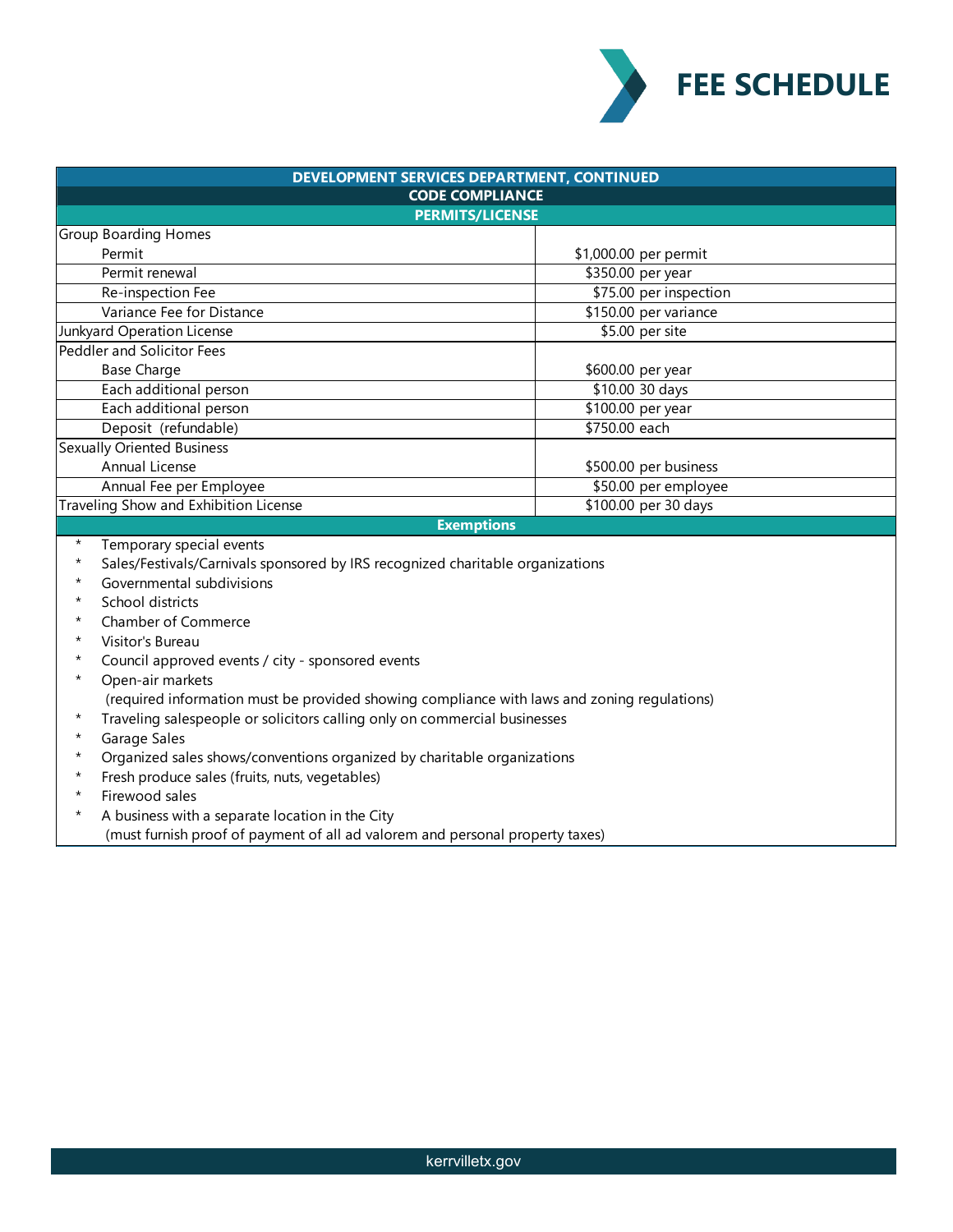

| DEVELOPMENT SERVICES DEPARTMENT, CONTINUED                                |                          |  |
|---------------------------------------------------------------------------|--------------------------|--|
| <b>HEALTH</b>                                                             |                          |  |
| <b>PERMITS</b>                                                            |                          |  |
| Bars and Lounges: Free Standing                                           |                          |  |
| <1,000 square feet                                                        | \$70.00 per year         |  |
| 1,000-1,999 square feet                                                   | \$85.00 per year         |  |
| 2,000-2,999 square feet                                                   | \$100.00 per year        |  |
| 3,000-3,999 square feet                                                   | \$125.00 per year        |  |
| 4,000-4,999 square feet                                                   | \$150.00 per year        |  |
| 5,000-10,000 square feet                                                  | \$200.00 per year        |  |
| >10,000 square feet                                                       | \$350.00 per year        |  |
| <b>Catering License</b>                                                   | \$70.00 per year         |  |
| <b>Health/Catering Permits</b>                                            |                          |  |
| <1,000 square feet                                                        | \$70.00 per year         |  |
| 1,000-1,999 square feet                                                   | \$85.00 per year         |  |
| 2,000-2,999 square feet                                                   | \$100.00 per year        |  |
| 3,000-3,999 square feet                                                   | \$125.00 per year        |  |
| 4,000-4,999 square feet                                                   | \$150.00 per year        |  |
| 5,000-10,000 square feet                                                  | \$200.00 per year        |  |
| >10,000 square feet                                                       | \$350.00 per year        |  |
| <b>Hotel Permit</b>                                                       | \$50.00 per year         |  |
| Mobile Food Establishment Permits                                         | \$225.00 per unit / year |  |
| <b>Peddler and Solicitor Fees</b>                                         |                          |  |
| <b>Base Charge</b>                                                        | \$600.00 per year        |  |
| Each additional person                                                    | \$10.00 30 days          |  |
| Each additional person                                                    | \$100.00 per year        |  |
| Deposit (refundable)                                                      | \$750.00 each            |  |
| Non-Profit Organization Permit (14 Consecutive Days)<br>\$50.00 per event |                          |  |
| Temporary Food Establishment Permit                                       |                          |  |
| Single Event                                                              | \$45.00 per 14 days      |  |
| Multi-temp Annual Permit                                                  | \$225.00 per year        |  |
| Non-profit Health Permit                                                  | \$50.00 per year         |  |
| <b>INSPECTIONS</b>                                                        |                          |  |
| <b>After Hours Inspection</b>                                             |                          |  |
| Emergency (4 hr minimum)                                                  | \$50.00 per hour         |  |
| Certificate of Occupancy Inspection                                       | \$50.00 per site         |  |
| <b>Hotel Complaint Inspection</b>                                         |                          |  |
| First complaint                                                           | \$100.00 per inspection  |  |
| Subsequent complaints                                                     | \$150.00 per inspection  |  |
| Reinspection Fees (same violation)                                        |                          |  |
| First reinspection                                                        | no charge                |  |
| Second reinspection                                                       | \$100.00 each            |  |
| Subsequent reinspections                                                  | \$150.00 each            |  |
| Sanitation and Environmental Inspections                                  |                          |  |
| Foster homes, daycare centers, pools                                      | \$40.00 per site         |  |
| Semi-Public Pools/Spas                                                    |                          |  |
| Single pool facilities                                                    | \$75.00 each             |  |
| Additional pool/spa                                                       | \$25.00 each             |  |
| <b>OTHER FEES</b>                                                         |                          |  |
| <b>Health Permit Late Fee</b>                                             | \$50.00 per permit       |  |
| Replacement Permit or Certificate                                         | \$5.00 each              |  |
|                                                                           |                          |  |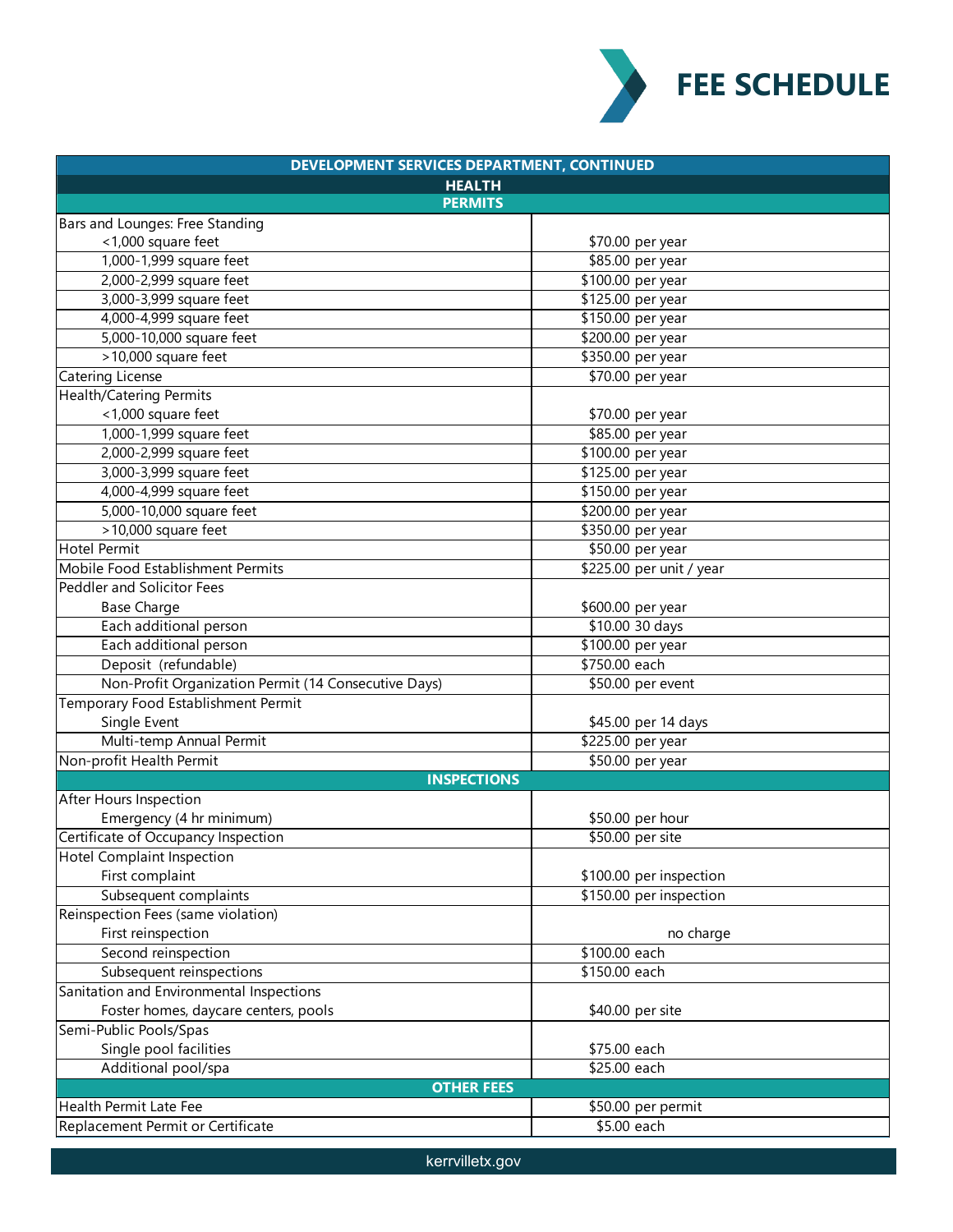

| DEVELOPMENT SERVICES DEPARTMENT, CONTINUED                                                                                        |                                          |  |
|-----------------------------------------------------------------------------------------------------------------------------------|------------------------------------------|--|
| <b>PLANNING</b>                                                                                                                   |                                          |  |
| <b>FEES</b>                                                                                                                       |                                          |  |
| Preliminary Plats (plus)                                                                                                          | \$300.00 each plus                       |  |
|                                                                                                                                   | greater of \$20 per lot or \$10 per acre |  |
| Plats: Minor, vacating, final, ammending, or replats                                                                              | \$150.00 each plus \$10 per lot          |  |
| Zoning Change (Planned development/special use)                                                                                   | \$300.00 per amendment                   |  |
| Sign/Zoning Variance                                                                                                              | \$150.00 each                            |  |
| Appeals                                                                                                                           |                                          |  |
| To City Council                                                                                                                   | \$15.00 each                             |  |
| To Planning & Zoning Commission                                                                                                   | \$15.00 each                             |  |
| <b>Alternative Screening</b>                                                                                                      | No fee                                   |  |
| Annexation                                                                                                                        | \$300.00 each                            |  |
| Conditional Use Permit                                                                                                            | \$300.00 each                            |  |
| Pre-development                                                                                                                   | No fee                                   |  |
| Preliminary Site Plan Review                                                                                                      | No fee                                   |  |
| Administrative Appeal                                                                                                             | \$150.00 each                            |  |
| Alcoholic Beverage Distance Variance Request                                                                                      | \$150.00 each                            |  |
| Note: In cases where legal notice of public hearing is required and applicant defers scheduled action, reapplication is required. |                                          |  |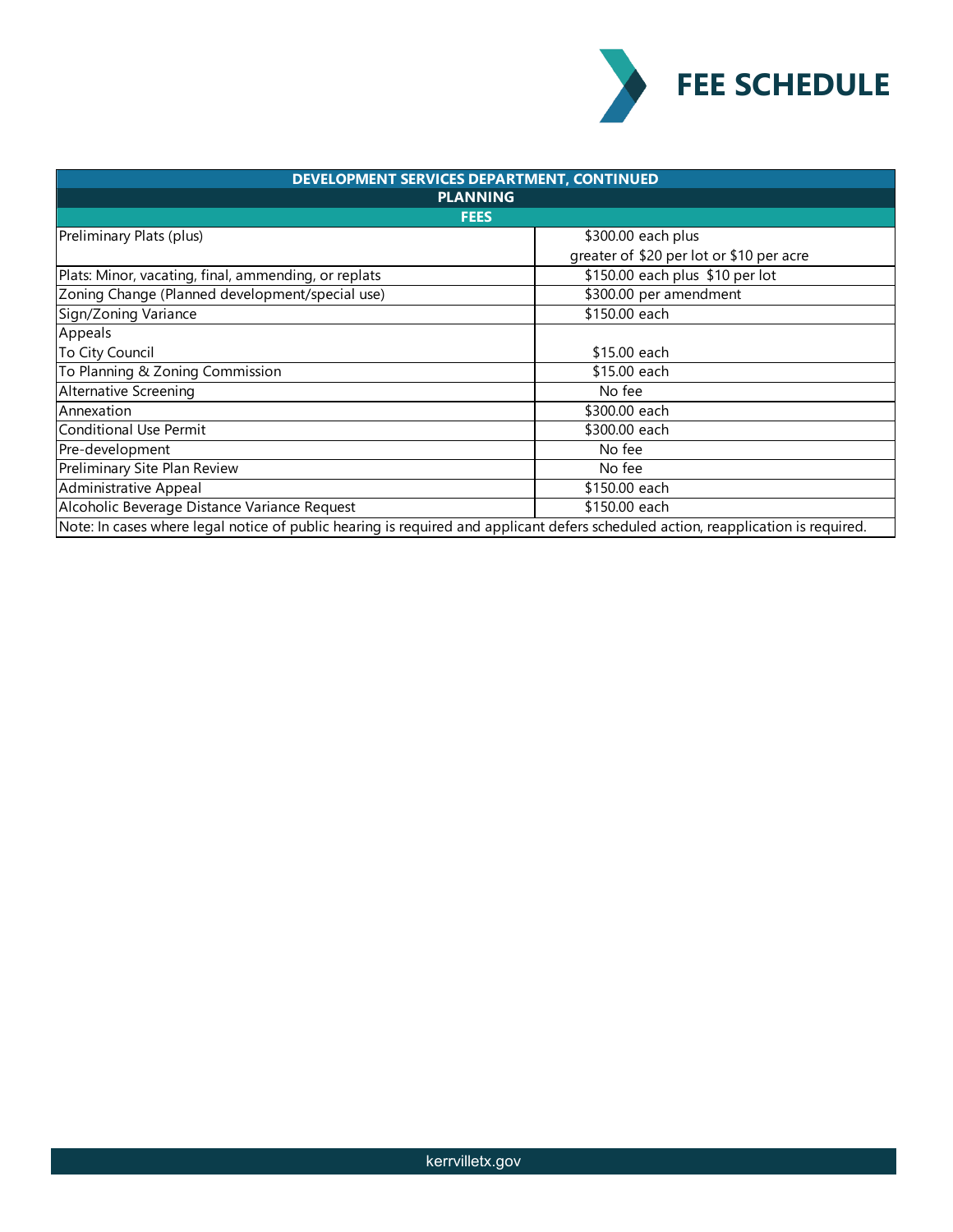

| <b>EMERGENCY MEDICAL SERVICES</b>       |                         |  |
|-----------------------------------------|-------------------------|--|
| <b>NON-EMERGENCY AMBULANCE LICENSE</b>  |                         |  |
| Annual License                          | \$400.00 per year       |  |
| Annual Ambulance Permit                 | \$150.00 per year       |  |
| Re-issue for Lost Permit                | \$50.00 per unit        |  |
| Inspection Reschedule Fee               | \$50.00 per unit        |  |
| <b>NON-EMERGENCY TRANSFER AGREEMENT</b> |                         |  |
| Local Transport                         | \$186.00 per person     |  |
| Local Mileage                           | \$4.71 per loaded mile  |  |
| <b>RESPONSE/TRANSPORTATION</b>          |                         |  |
| Basic Life Support: Non-Emergency       | \$453.06 per person     |  |
| Basic Life Support: Emergency           | \$724.90 per person     |  |
| Advanced Life Support 1: Non-Emergency  | \$543.68 per person     |  |
| Advanced Life Support 1: Emergency      | $$860.82$ per person    |  |
| Advanced Life Support 2: Emergency      | \$1,245.92 per person   |  |
| Specialty Care Transport                | \$1,245.92 per person   |  |
| Aid Only: No Transport                  | \$195.00 per person     |  |
| Dedicated Standby                       | \$100.00 per hour       |  |
| Response Fee                            | \$75.00 per person      |  |
| Local Transport: No Supplies Used       | \$150.00 per person     |  |
| Mileage                                 | \$22.86 per loaded mile |  |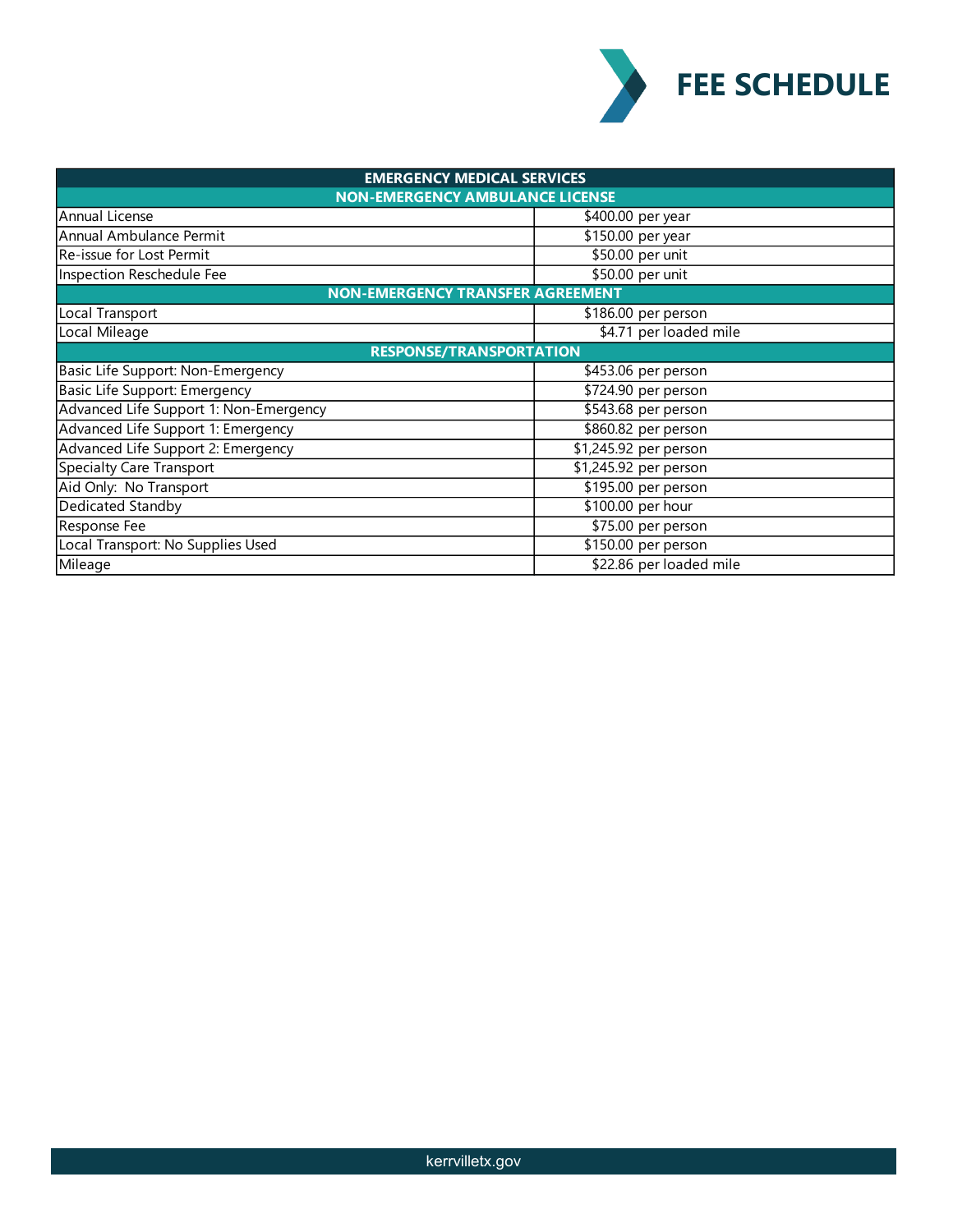

| <b>ENGINEERING</b>                                                                                                    |                         |  |  |
|-----------------------------------------------------------------------------------------------------------------------|-------------------------|--|--|
| <b>CAPACITY ANALYSIS</b>                                                                                              |                         |  |  |
| <b>Existing Water Capacity Analysis</b>                                                                               | \$500.00 per analysis   |  |  |
| <b>Existing Sewer Capacity Analysis</b>                                                                               | \$500.00 per analysis   |  |  |
| <b>Additional Capacity Analysis</b>                                                                                   | TBD                     |  |  |
| <b>FLOODPLAIN</b>                                                                                                     |                         |  |  |
| Floodplain Elevation Permit Determination Application                                                                 | \$75.00 each            |  |  |
| Floodplain Construction Permit                                                                                        | \$25.00 each            |  |  |
| Letter of Map Amendment (LOMA)                                                                                        | \$500.00 each           |  |  |
| Letter of Map Revision (LOMR)                                                                                         | \$1,100.00 each         |  |  |
| <b>Total Development</b>                                                                                              | TBD                     |  |  |
| <b>STORMWATER REVIEW</b>                                                                                              |                         |  |  |
| Tier 1 (single lot development w/o detention)                                                                         | No Cost                 |  |  |
| Tier 2 (multiple lot development w/o detention)                                                                       | \$750.00 per review     |  |  |
| Tier 3 (any development with detention)                                                                               | TBD for each review     |  |  |
| <b>OTHER</b>                                                                                                          |                         |  |  |
| Construction Inspection Overtime (4 hr min on weekend)                                                                | \$50.00 per hour        |  |  |
| Sidewalk Waiver Application                                                                                           | \$300.00 per waiver     |  |  |
| Right-of-way (street) / Easement Abandonment Analysis                                                                 | \$500.00 per occurrence |  |  |
| The City shall determine prevailing wages by using those rates determined by the United States Department of Labor in |                         |  |  |
| compliance with Texas Local Govt. Code section 2258.                                                                  |                         |  |  |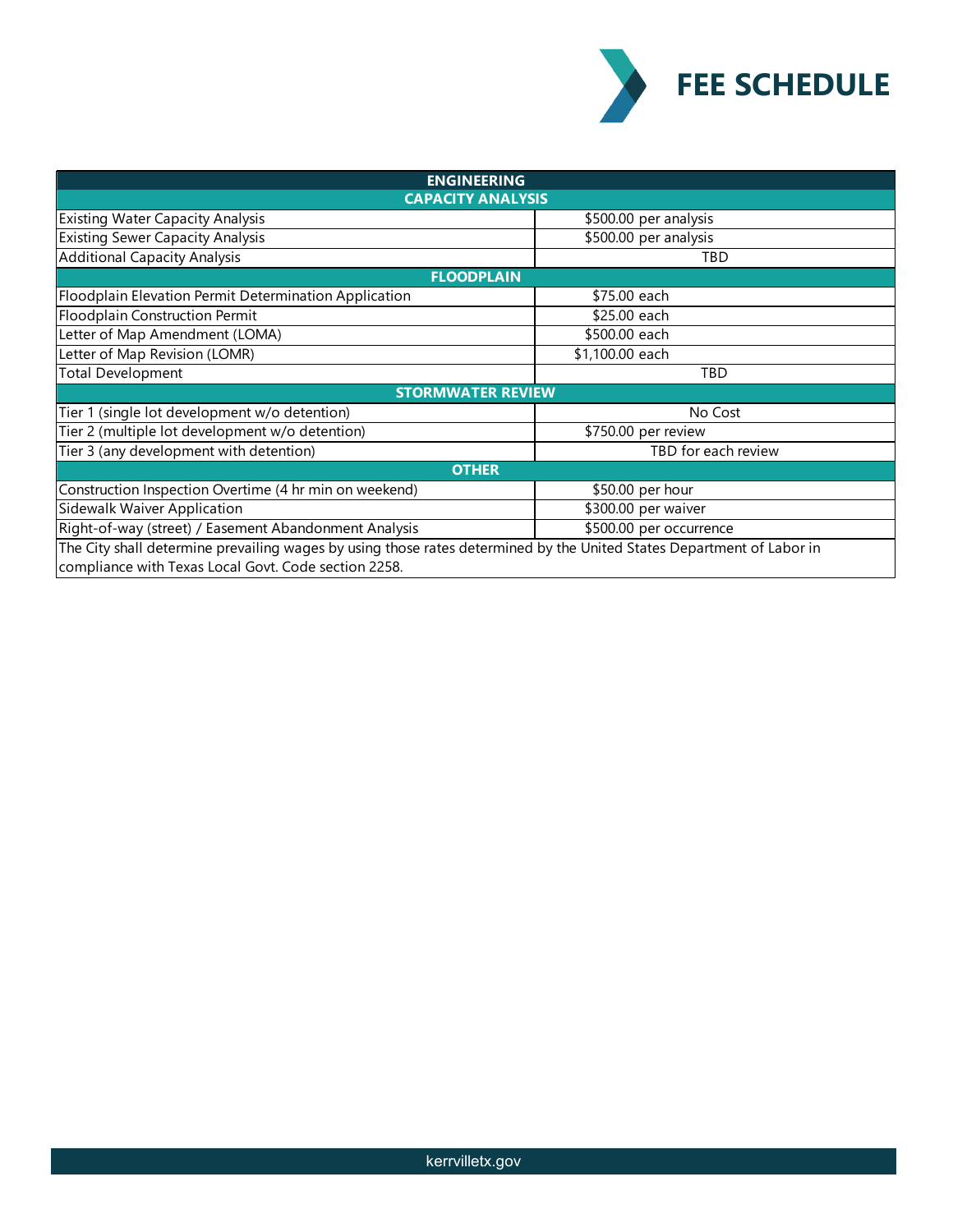

| <b>FIRE DEPARTMENT</b>                                                                                        |                                 |  |  |
|---------------------------------------------------------------------------------------------------------------|---------------------------------|--|--|
| <b>PERMITS</b>                                                                                                |                                 |  |  |
| Access-Controlled Egress Doors, etc.                                                                          | \$20.00 per device              |  |  |
| Amusement Building Permit                                                                                     | \$50.00 per site                |  |  |
| <b>Blasting Permit</b>                                                                                        | \$150.00 per site               |  |  |
| <b>Bulk Storage and Dispensing of LP Gas</b>                                                                  | \$100.00 per year               |  |  |
| Commercial Bar-B-Que Pit                                                                                      | \$20.00 per site                |  |  |
| Cooking Hood Fire Suppression System                                                                          | \$100.00 per system             |  |  |
| Event Permit (carnivals/fairs)                                                                                | \$100.00 per event              |  |  |
| <b>Exhibit or Trade Show</b>                                                                                  | \$100.00 per site               |  |  |
| Fire Alarm Installation                                                                                       |                                 |  |  |
| New installation, repair, remodel, or addition                                                                | \$100.00 per permit / per floor |  |  |
| Fire Protection/Detection Systems                                                                             |                                 |  |  |
| Electronic security gates, delay egress locks, security grills                                                | \$100.00 per system             |  |  |
| Fire Pump Acceptance Test                                                                                     | \$100.00 per test               |  |  |
| Fire Pump Equipment Installation/Modification                                                                 | \$100.00 per system             |  |  |
| <b>Fire Sprinkler</b>                                                                                         |                                 |  |  |
| New installation, repair, remodel, or addition (above ground)                                                 | \$100.00 per system / per floor |  |  |
| New installation, repair, remodel, or addition (underground)                                                  | \$100.00 per system             |  |  |
| Standpipe system                                                                                              | \$100.00 per permit / per floor |  |  |
| Flammable/Combustible Liquids                                                                                 |                                 |  |  |
| Storage, handling, dispensing                                                                                 | \$75.00 per incident            |  |  |
| <b>Hazardous Material Permit</b>                                                                              | \$150.00 per permit             |  |  |
| High Pile Storage Permit                                                                                      | \$50.00 per site                |  |  |
| Hot Work Permit                                                                                               | \$20.00 per site                |  |  |
| Industrial Oven Permit                                                                                        | \$20.00 per site                |  |  |
| Investigation Fee                                                                                             |                                 |  |  |
|                                                                                                               |                                 |  |  |
| If permit is issued after construction is started without approved permit<br>Liquid Propane Tank Installation | applicable permit fee amount    |  |  |
|                                                                                                               | \$75.00 per permit              |  |  |
| Misc. Combustible Storage                                                                                     | \$75.00 per site                |  |  |
| Ceremonial Fire Permits (bonfires)                                                                            | \$250.00 per site               |  |  |
| <b>Controlled Burns</b>                                                                                       | \$150.00 per site               |  |  |
| Professional Pyrotechnical Display                                                                            |                                 |  |  |
| Permit                                                                                                        | \$250.00 per event              |  |  |
| <b>Public Notification</b>                                                                                    | \$65.00 per event               |  |  |
| <b>Recreational Fire</b>                                                                                      |                                 |  |  |
| (less than 3ft. Diameter x 2ft height)                                                                        | no charge for permit            |  |  |
| Other Permit                                                                                                  |                                 |  |  |
| Designated by International Fire Code                                                                         | \$20.00 per incident            |  |  |
| Spray Room, Dip Tank or Booth used for combustible finishes                                                   | \$50.00 per space               |  |  |
| Storage of Portable LP Gas Containers                                                                         | \$20.00 per site                |  |  |
| Storage or Handling of Compressed Gases                                                                       |                                 |  |  |
| In excess of amounts listed in table 105.6.9 of the                                                           |                                 |  |  |
| e2006 International Fire Code                                                                                 | \$50.00 per site                |  |  |
| Tent, Canopy, Membrane Structure                                                                              | \$20.00 per structure           |  |  |
| Underground Fuel Storage Tank Removal                                                                         | \$100.00 per site               |  |  |
| Under/Above Ground Fuel Storage Tank                                                                          |                                 |  |  |
| New installation                                                                                              | \$100.00 per tank               |  |  |
| Repair/replace existing tank                                                                                  | \$100.00 per tank               |  |  |
| Repair/replace existing product line                                                                          | \$100.00 per site               |  |  |
| <b>FIRE ALARM FEES</b>                                                                                        |                                 |  |  |
| False Alarm Fee                                                                                               |                                 |  |  |
| 3-5 times in preceding 12 month period                                                                        | \$50.00 per violation           |  |  |
| 6-7 times in preceding 12 month period                                                                        | \$78.00 per violation           |  |  |
| 8+ times in preceding 12 month period                                                                         | \$100.00 per violation          |  |  |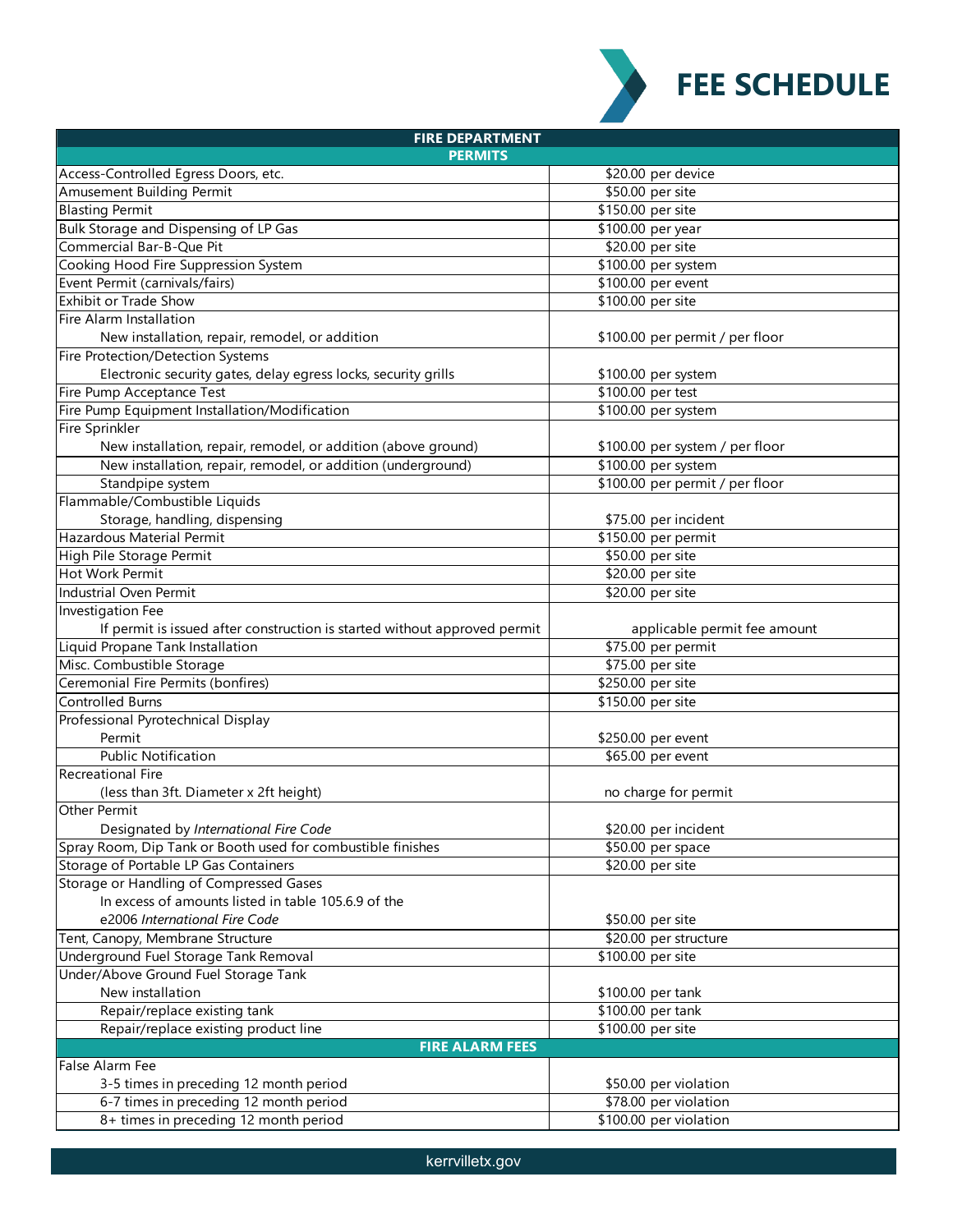

| FIRE DEPARTMENT, CONTINUED                                                 |                               |  |
|----------------------------------------------------------------------------|-------------------------------|--|
| <b>INSPECTION/RE-INSPECTION FEES</b>                                       |                               |  |
| State Mandated Occupancy Inspections (outside city limits)                 |                               |  |
| Change of Occupancy                                                        | \$20.00 per site              |  |
| Daycare/Foster/Adoption/Group Home                                         |                               |  |
| 7 Children or Less                                                         | \$50.00 per site              |  |
| More than 7 Children                                                       | \$75.00 per site              |  |
| Youth Camps and Day Camps                                                  | \$150.00 per site             |  |
| Schools and Instructional Facilities                                       | \$150.00 per site             |  |
| Hospital, Nursing Home, and                                                |                               |  |
| <b>Assisted Living Facilities</b>                                          | \$150.00 per site             |  |
| Fire Inspection Requested/Scheduled                                        |                               |  |
| loutside of business hours                                                 |                               |  |
| 2 hr. min. - paid in advance                                               |                               |  |
| Non-holiday                                                                | \$100.00 per hour             |  |
| City recognized holiday                                                    | \$100.00 per hour             |  |
| All Other                                                                  | \$100.00 per site             |  |
| Re-inspection for Requested/Scheduled Inspections                          |                               |  |
| (excludes annual fire inspection)                                          |                               |  |
| First inspection list(s) not completed on first or subsequent requests not |                               |  |
| ready for inspection upon arrival                                          | \$50.00 per inspection        |  |
| Contractor fails to keep appointment                                       | \$50.00 per inspection        |  |
| No access to site or building<br>\$50.00 per inspection                    |                               |  |
| <b>PUBLIC SAFETY STAFFING</b>                                              |                               |  |
| Personnel                                                                  |                               |  |
| Minimum 2 hours per Fire Department staff                                  | \$40.00 per hour              |  |
| Vehicle                                                                    |                               |  |
| Minimum 2 hours per vehicle                                                | \$25.00 per hour              |  |
| <b>OTHER FEES</b>                                                          |                               |  |
| Plan Review Fee (Credited to permit cost when approved)                    | \$100 per review plus         |  |
|                                                                            | \$0.05 per/sq. ft. per review |  |
| Request for Public Information                                             | see City Secretary            |  |
| <b>Water Flow Test</b>                                                     | \$150.00 per hydrant          |  |
| Appeal to Building Board of Adjustments                                    | \$150.00 per appeal           |  |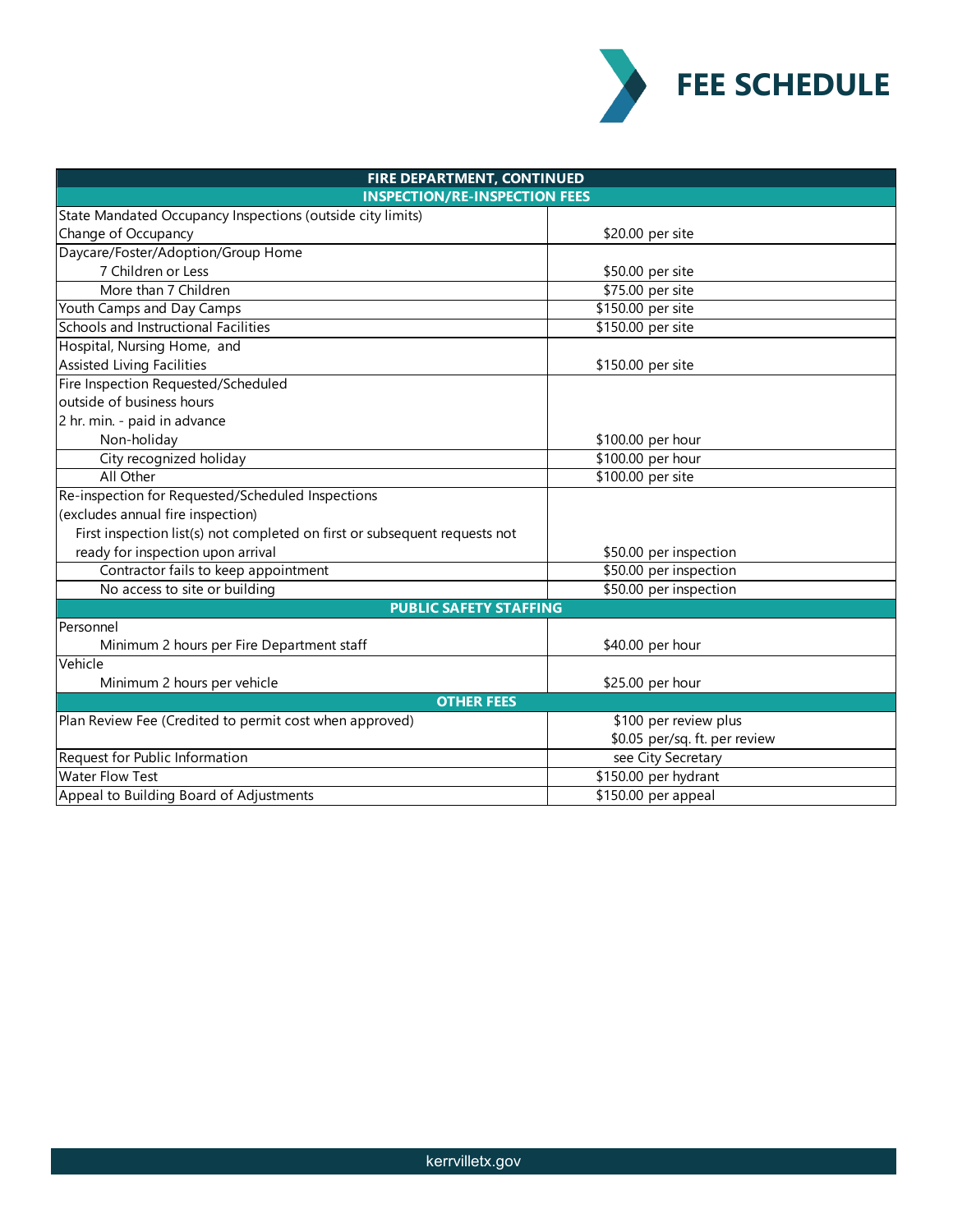

| <b>GOLF: SCOTT SCHREINER GOLF COURSE</b><br><b>GREEN FEES</b> |                      |                |                  |
|---------------------------------------------------------------|----------------------|----------------|------------------|
|                                                               |                      |                |                  |
|                                                               | <b>GUEST RATES</b>   | <b>WALKING</b> | <b>WITH CART</b> |
| Regular                                                       |                      |                |                  |
| Weekday                                                       |                      |                |                  |
|                                                               | 9 Holes              | \$18.00        | \$26.00          |
|                                                               | 18 Holes             | \$28.00        | \$44.00          |
| Weekend/Holiday                                               |                      |                |                  |
|                                                               | 9 Holes              | \$24.00        | \$32.00          |
|                                                               | 18 Holes             | \$35.00        | \$51.00          |
| Twilight (after 2pm)                                          |                      |                |                  |
| Weekday                                                       |                      |                |                  |
|                                                               | 9 Holes              | \$17.00        | \$25.00          |
|                                                               | 18 Holes             | \$17.00        | \$33.00          |
| Weekend/Holiday                                               |                      |                |                  |
|                                                               | 9 Holes              | \$23.00        | \$31.00          |
|                                                               | 18 Holes             | \$23.00        | \$39.00          |
|                                                               | <b>SPECIAL RATES</b> | <b>WALKING</b> | <b>WITH CART</b> |
| Senior (age 65+)                                              |                      |                |                  |
| Weekday (M-F)                                                 |                      |                |                  |
|                                                               | 18 Holes             | \$16.00        | \$32.00          |
| <u>Military</u>                                               |                      |                |                  |
| Weekday                                                       |                      |                |                  |
|                                                               | 18 Holes             | \$21.00        | \$37.00          |
| Weekend/Holiday                                               |                      |                |                  |
|                                                               | 18 Holes             | \$27.00        | \$43.00          |
| <b>MEMBER RATES</b>                                           |                      | <b>WALKING</b> | <b>WITH CART</b> |
| Regular                                                       |                      |                |                  |
| Weekday                                                       |                      |                |                  |
|                                                               | 9 Holes              | \$7.00         | \$15.00          |
|                                                               | 18 Holes             | \$9.00         | \$25.00          |
| Weekend/Holiday                                               |                      |                |                  |
|                                                               | 9 Holes              | \$8.00         | \$16.00          |
|                                                               | 18 Holes             | \$10.00        | \$26.00          |
| Twilight (after 2pm)                                          |                      |                |                  |
| Weekday                                                       |                      |                |                  |
|                                                               | 9 Holes              | \$6.00         | \$14.00          |
|                                                               | 18 Holes             | \$6.00         | \$22.00          |
| Weekend/Holiday                                               |                      |                |                  |
|                                                               | 9 Holes              | \$7.00         | \$15.00          |
|                                                               | 18 Holes             | \$7.00         | \$23.00          |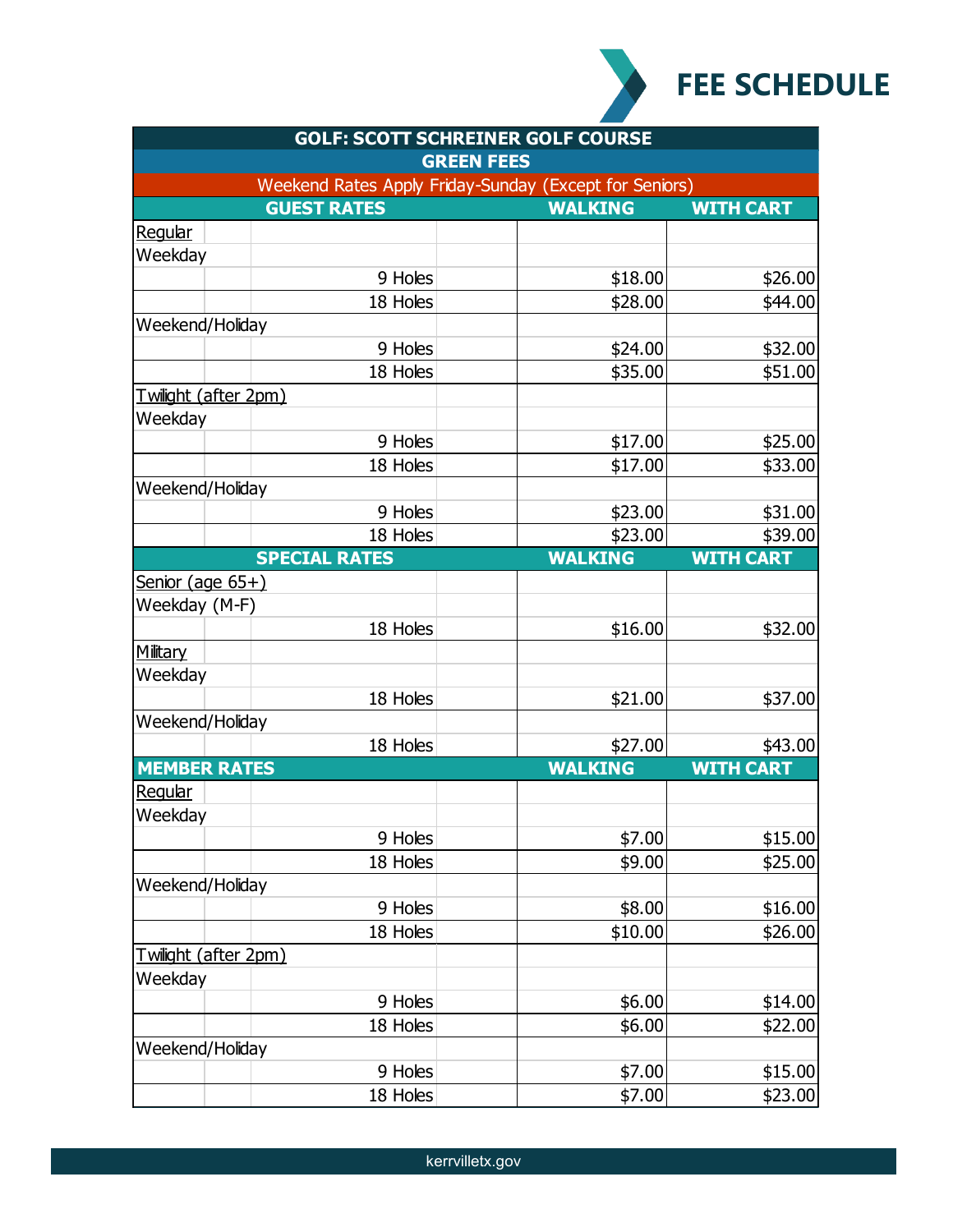

| GOLF: SCOTT SCHREINER GOLF COURSE, CONTINUED |           |                             |                           |                |                               |
|----------------------------------------------|-----------|-----------------------------|---------------------------|----------------|-------------------------------|
|                                              |           | <b>JUNIOR/STUDENT RATES</b> |                           | <b>WALKING</b> | <b>WITH CART</b>              |
| Grades K-12                                  |           |                             |                           |                |                               |
| Weekday                                      |           |                             |                           |                |                               |
|                                              |           | 9 Holes                     |                           | \$7.00         | \$15.00                       |
|                                              |           | 18 Holes                    |                           | \$11.00        | \$27.00                       |
| Weekend/Holiday                              |           |                             |                           |                |                               |
|                                              |           | 9 Holes                     |                           | \$10.00        | \$18.00                       |
|                                              |           | 18 Holes                    |                           | \$13.00        | \$29.00                       |
| College                                      |           |                             |                           |                |                               |
|                                              |           | 18 Holes                    |                           | \$17.00        | \$33.00                       |
| Weekend/Holiday                              |           |                             |                           |                |                               |
|                                              |           | 18 Holes                    |                           | \$23.00        | \$39.00                       |
|                                              |           |                             | <b>MEMBERSHIP FEES</b>    |                |                               |
| <b>Annual Membership</b>                     |           |                             |                           |                | \$575.00 Per Person           |
|                                              |           | Second Family Member        |                           |                | \$450.00 Per Person           |
| Quarterly Membership                         |           |                             |                           |                | \$220.00 Per Person           |
|                                              |           | Second Family Member        |                           |                | \$200.00 Per Person           |
| Annual Range Pass                            |           |                             |                           |                | \$300.00 Per Person           |
| Quarterly Range Pass                         |           |                             |                           |                | \$100.00 Per Person           |
| Family Membership                            |           |                             |                           |                | $$900.00 2$ adults + all jrs. |
|                                              |           | <b>UNLIMITED GOLF</b>       |                           | <b>WALKING</b> | <b>WITH CART</b>              |
| 18 Holes                                     |           |                             |                           | \$200/month    | \$300/month                   |
|                                              |           |                             | No course fees            |                |                               |
|                                              |           |                             | <b>DRIVING RANGE FEES</b> |                |                               |
| <b>Small Bucket</b>                          |           |                             |                           |                | \$5.00 Per Bucket             |
| Large Bucket                                 |           |                             |                           |                | \$10.00 Per Bucket            |
| Range Memberships                            |           |                             |                           |                |                               |
|                                              | Annual    |                             |                           |                | \$300.00 Per Year             |
|                                              | Quarterly |                             |                           |                | \$100.00 Per Quarter          |
| <b>CART FEES</b>                             |           |                             |                           |                |                               |
|                                              |           |                             |                           | 9 Holes        | 18 Holes                      |
| Cart Use Fees                                |           |                             |                           | \$8.00         | \$16.00                       |
| Private Cart Membership                      |           |                             |                           |                |                               |
| Annual members only                          |           |                             | \$220.00                  | \$220.00       |                               |
| Trail Fee Private Cart                       |           |                             |                           |                |                               |
| w/cart membership & green fees               |           | \$5.00                      | \$8.00                    |                |                               |
| Passenger or Private Cart                    |           |                             |                           |                |                               |
| without green fees                           |           | \$8.00                      | \$16.00                   |                |                               |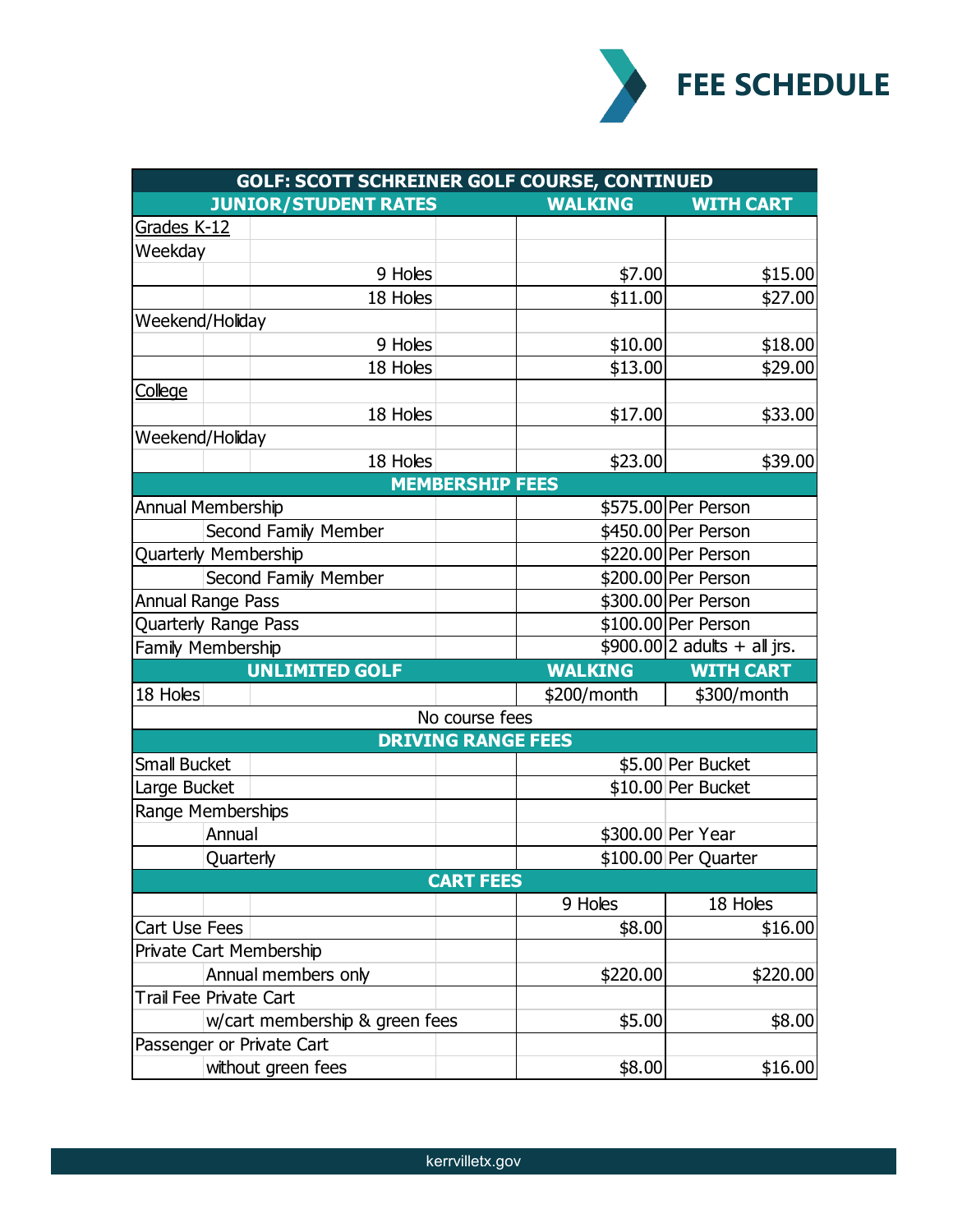

| <b>GOLF: SCOTT SCHREINER GOLF COURSE, CONTINUED</b>                                    |  |         |                      |
|----------------------------------------------------------------------------------------|--|---------|----------------------|
| <b>CART STORAGE</b>                                                                    |  |         |                      |
| Annual                                                                                 |  |         | \$420.00 Per Year    |
| Quarterly                                                                              |  |         | \$140.00 Per Quarter |
| <b>TOURNAMENT FEES</b>                                                                 |  |         |                      |
| Weekday/Weekend Afternoons                                                             |  |         | \$40.00 Per player   |
| <b>Weekend Mornings</b>                                                                |  |         | \$50.00 Per player   |
| Note: Contact Pro-Shop in order to schedule tournament play.                           |  |         |                      |
| <b>RENTAL AND OTHER FEES</b>                                                           |  |         |                      |
|                                                                                        |  | 9 Holes | 18 Holes             |
| Club Rental                                                                            |  | \$15.00 | \$25.00              |
| Pull Cart Rental                                                                       |  | \$3.00  | \$6.00               |
| Notes: Fees will be prorated, as necessary, to ensure that all fees expire on the same |  |         |                      |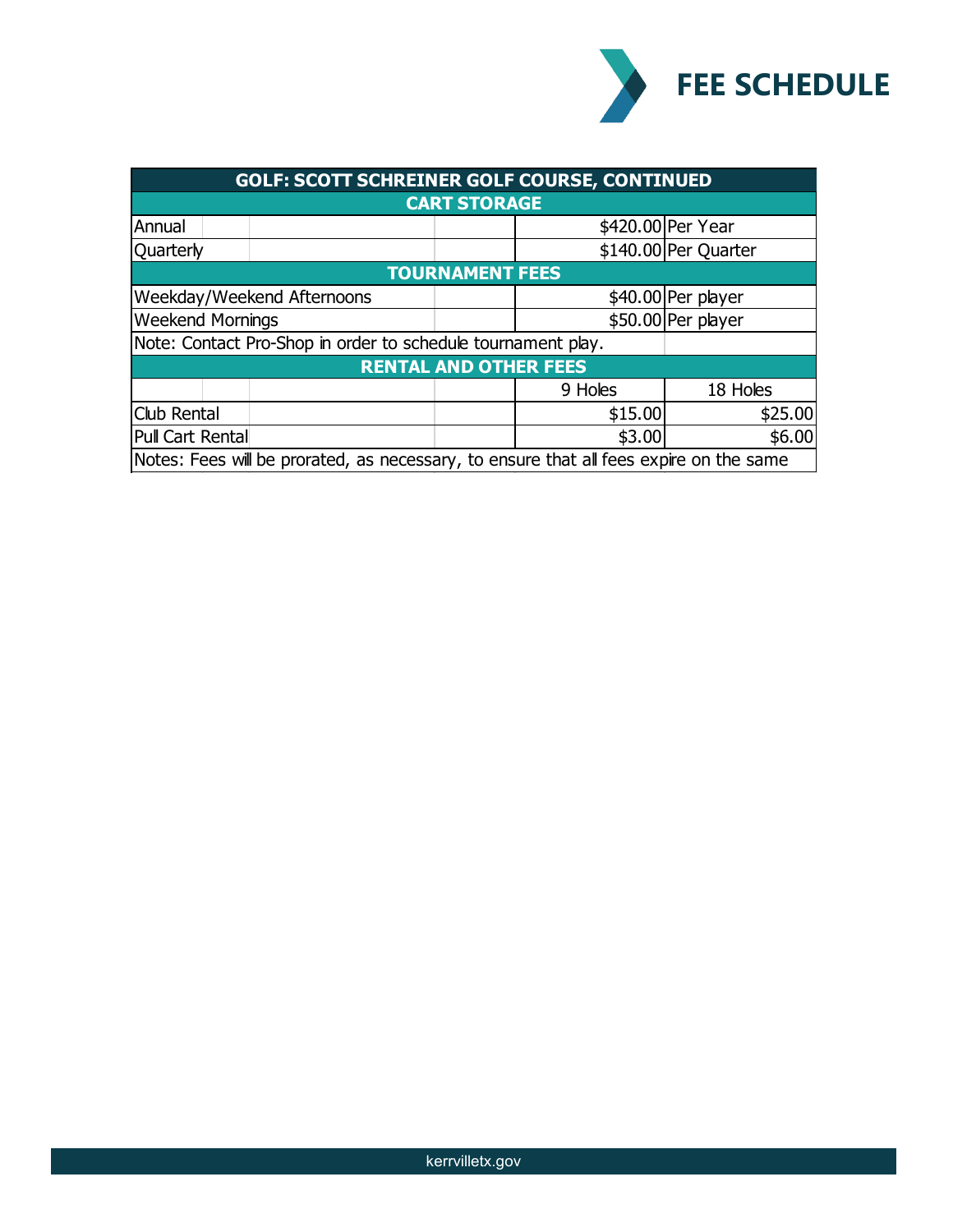

| <b>INFORMATION TECHNOLOGY</b>            |                     |  |
|------------------------------------------|---------------------|--|
| <b>GIS SERVICES</b>                      |                     |  |
| Labor (locating, compiling, reproducing) | \$45.00 per hour    |  |
| Overhead charge                          | 20% of labor charge |  |
| Printouts                                |                     |  |
| $8.5" \times 11"$                        | \$5.00 per page     |  |
| 11"x17"                                  | \$7.00 per page     |  |
| 24"x36"                                  | \$10.00 per page    |  |
| Shipping                                 | \$15.00 per page    |  |
| Map Tube                                 | actual cost         |  |
| <b>USB Drive</b>                         | actual cost         |  |
| <b>Custom Maps</b>                       | quoted per job      |  |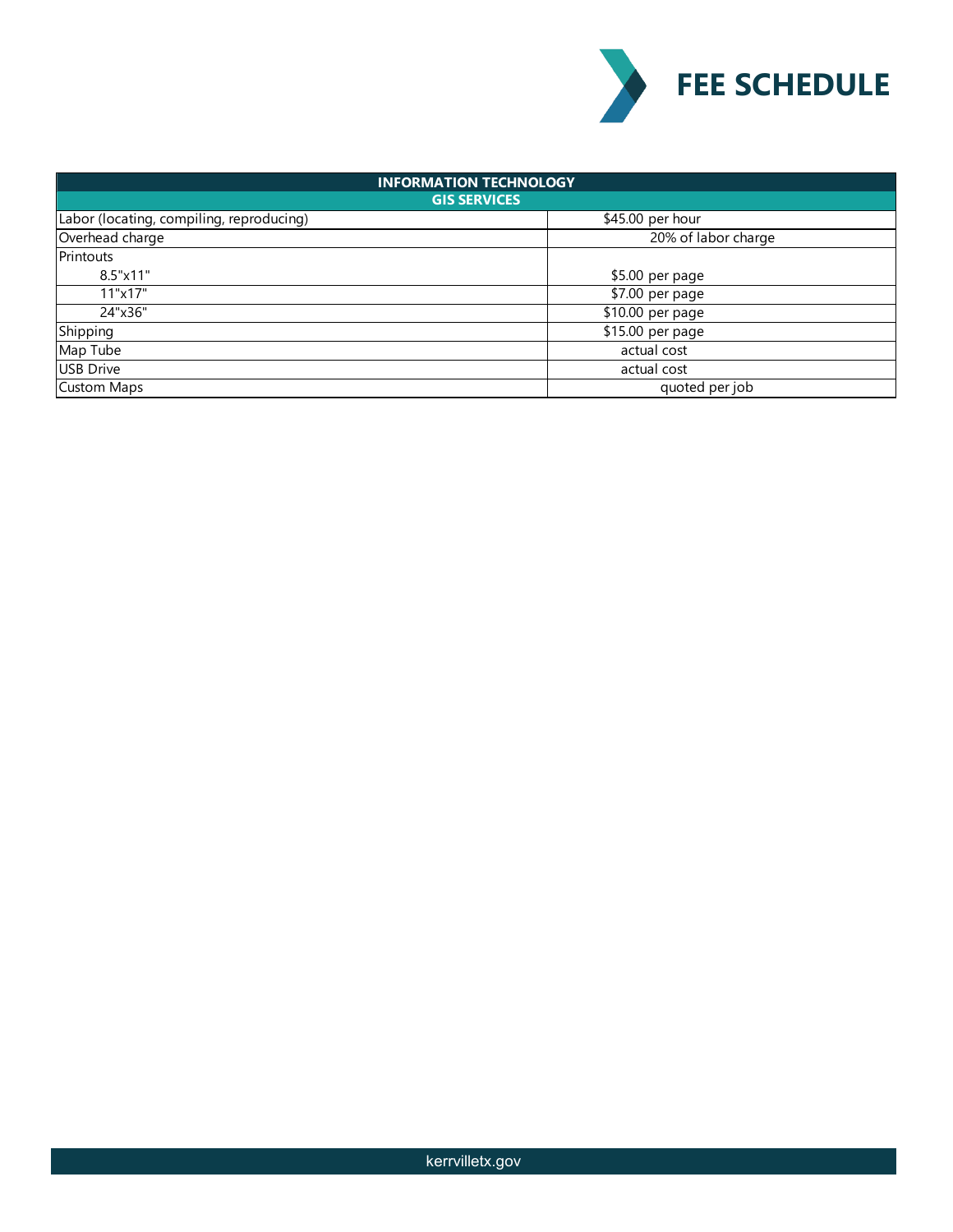

| LIBRARY: BUTT HOLDSWORTH MEMORIAL LIBRARY                                          |                                       |  |
|------------------------------------------------------------------------------------|---------------------------------------|--|
| <b>RENTALS</b>                                                                     |                                       |  |
| Conference Room                                                                    | \$25.00 per hour (minimum of 4 hours) |  |
| Gazebo                                                                             | \$50.00 per day                       |  |
| In-House A/V Equipment (Set up and Use)                                            | \$25.00 per day                       |  |
| Repairs for damages to furniture, equipment, or facilities                         | actual cost                           |  |
| <b>COPIES / PRINTING</b>                                                           |                                       |  |
| Photocopier                                                                        |                                       |  |
| Black & White                                                                      | \$0.25 per page per side              |  |
| Color                                                                              | \$0.50 per page per side              |  |
| Computer/Internet                                                                  |                                       |  |
| Black & White                                                                      | \$0.25 per page per side              |  |
| Color                                                                              | \$0.50 per page per side              |  |
| <b>CIRCULATION CHARGES</b>                                                         |                                       |  |
| <b>Resident Card</b>                                                               | No Charge                             |  |
| Non-Resident (Outside Kerr County)                                                 |                                       |  |
| Materials Checkout Only                                                            | \$35.00 per year                      |  |
| Computer Use Only                                                                  | \$35.00 per year                      |  |
| <b>Temporary Use</b>                                                               | \$8.00 per month                      |  |
| <b>Full Use</b>                                                                    | \$65.00 per year                      |  |
| Library Card Replacement                                                           | \$1.00 per card                       |  |
| <b>OVERDUE FINES</b>                                                               |                                       |  |
| <b>Books</b>                                                                       |                                       |  |
| <b>Adult Materials</b>                                                             | \$0.10 per item, per day \$15 max     |  |
| <b>Child Materials</b>                                                             | \$0.10 per item, per day \$15 max     |  |
| Audiobooks & CDs                                                                   | \$0.10 per item, per day \$15 max     |  |
| DVDs and Blu-ray                                                                   | \$1.00 per item, per day \$15 max     |  |
| <b>Story Time Kits</b>                                                             | \$5.00 per item, per day \$15 max     |  |
| Other Kits                                                                         | \$1.00 per item, per day \$15 max     |  |
| <b>Collection Agency Submission Fee</b>                                            | \$10.00 per submission                |  |
| Note: Fines of \$5.00 and above will result in suspension of borrowing privileges. |                                       |  |
| <b>INTERLIBRARY LOAN</b>                                                           |                                       |  |
| Any Overdue Item                                                                   | \$1.00 per item, per day, \$15 max    |  |
| Lost / Damaged Item (Cost assessed by lending library) plus                        | \$5.00 per item                       |  |
| Return Postage                                                                     | \$3.00 per item                       |  |
| <b>REPLACEMENT OF MISCELLANEOUS PARTS</b>                                          |                                       |  |
| CD/DVD Case                                                                        |                                       |  |
| Single                                                                             | \$1.00 per item                       |  |
| Multiple                                                                           | $\sqrt{4.00}$ per item                |  |
| Book on CD Case (up to 12 CDs)                                                     | $$10.00$ per item                     |  |
| Book on CD Case (up to 24 CDs)                                                     | $$15.00$ per item                     |  |
| CD Jewel Case (2 disc)                                                             | \$3.00 per item                       |  |
| AV Storage Bags                                                                    | \$1.00 per item                       |  |
| <b>LOST / DAMAGED ITEM CHARGES</b>                                                 |                                       |  |
| CDs, Audiobook, Music, MP3                                                         |                                       |  |
| Actual cost plus                                                                   | \$5.00 per item                       |  |
| Individual CD in a set (Audiobook, Music, MP3, \$10.00 per disc) plus              | \$5.00 per item                       |  |
| DVD-Includes Sets (actual cost plus)                                               | \$5.00 per item                       |  |
| Kits (actual cost plus)                                                            | \$5.00 per item                       |  |
| <b>Books</b>                                                                       |                                       |  |
| Library (actual cost plus)                                                         | \$5.00 per item                       |  |
| History Center-Rare/Out of Print (lesser of appraised value plus)                  | \$100.00 per item                     |  |
| Personal Earbuds                                                                   | \$2.00 per set                        |  |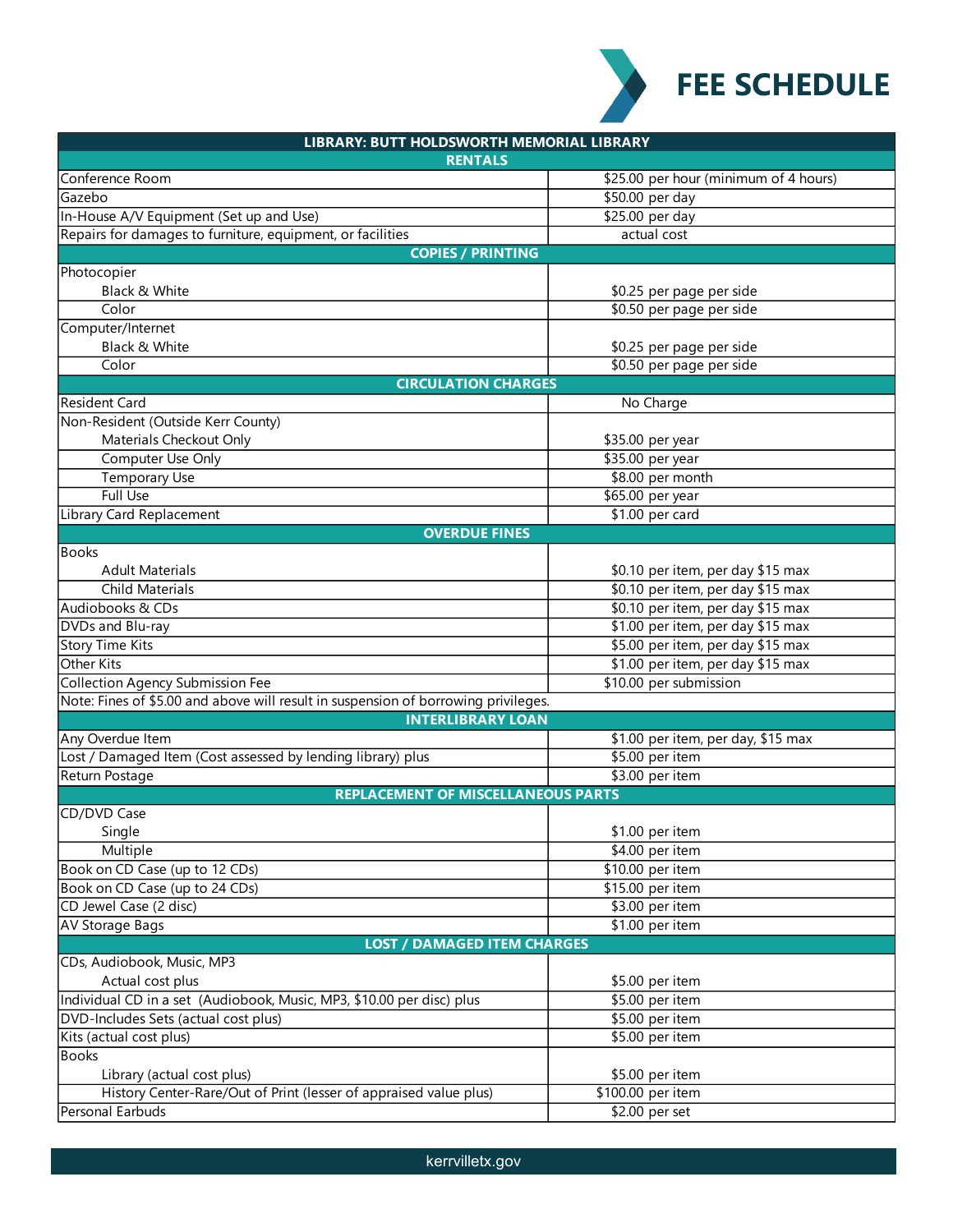

| <b>MUNICIPAL COURT</b>                                                                                                                   |                        |  |
|------------------------------------------------------------------------------------------------------------------------------------------|------------------------|--|
| Online Transaction Fee                                                                                                                   | \$1.50 per transaction |  |
| Technology Fee                                                                                                                           | \$4.00 per conviction  |  |
| <b>Building Service Fee</b>                                                                                                              | \$4.90 per conviction  |  |
| Kiosk Payment Fee                                                                                                                        | \$1.50 per transaction |  |
| Administrative Fee                                                                                                                       | \$10.00 per offense    |  |
| For full schedule of fees and other costs, visit the Municipal Court page on the City's website: kerrvilletx.gov. Fees are prescribed by |                        |  |
| the state and subject to change. Judges assess fines within limits set by the state.                                                     |                        |  |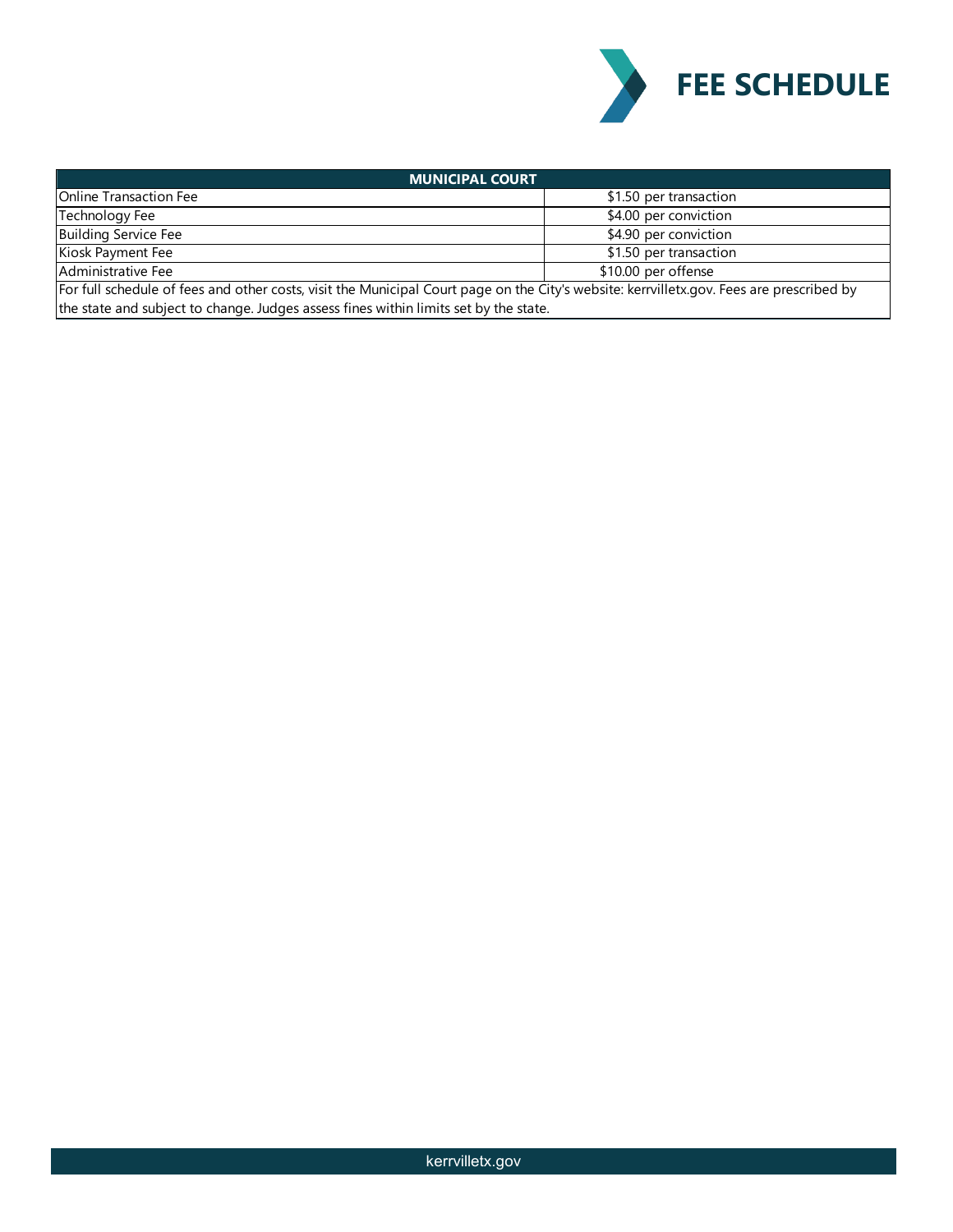

| <b>PARKS AND RECREATION</b><br><b>KERRVILLE - SCHREINER PARK</b>                                                               |                     |  |
|--------------------------------------------------------------------------------------------------------------------------------|---------------------|--|
|                                                                                                                                |                     |  |
| Adult (13 and over)                                                                                                            |                     |  |
| \$15 per vehicle max                                                                                                           | \$6.00 per person   |  |
| Veterans and Active Duty Military (proof required)                                                                             | No Charge           |  |
| Child (12 and under)                                                                                                           | \$2.00 per person   |  |
| Senior (over 65)                                                                                                               | \$2.00 per person   |  |
| <b>Commercial Vehicles</b>                                                                                                     | \$20.00 per vehicle |  |
| School Sponsored Trip (ages 13-18 not overnight)                                                                               | \$0.50 per person   |  |
| Annual Day Use Pass                                                                                                            |                     |  |
| <b>First Vehicle</b>                                                                                                           | \$50.00 per year    |  |
| Second Vehicle (when registered with first)                                                                                    | \$25.00 per year    |  |
| <b>CAMPING FEES</b>                                                                                                            |                     |  |
| Tent Site with Water (max 2 week stay)                                                                                         | \$20.00 per night   |  |
| Tepee (Riverside)                                                                                                              | \$30.00 per night   |  |
| <b>RV SITE FEES</b>                                                                                                            |                     |  |
| Mountain View Loop (30 amp w/water)                                                                                            | \$25.00 per night   |  |
| October-February                                                                                                               | \$630.00 per month  |  |
| Pecan Loop (Riverside) (30 amp w/water & sewer)                                                                                | \$30.00 per night   |  |
| October-February                                                                                                               | \$750.00 per month  |  |
| Deerfield Loop (30 amp w/water & sewer)                                                                                        | \$30.00 per night   |  |
| October-February                                                                                                               | \$750.00 per month  |  |
| Sycamore Circle (Riverside) (30/50 amp w/water & sewer)                                                                        | \$35.00 per night   |  |
| October-February                                                                                                               | \$900.00 per month  |  |
| Note: Camping fees include entrance for up to 4 people per site. Campsites accommodate 8 people. Guests #5-8 subject to Excess |                     |  |
| Person Occupancy Fee.                                                                                                          |                     |  |
| <b>CABIN/HOUSE RENTAL FEES</b>                                                                                                 |                     |  |
| Mini Cabin                                                                                                                     | \$60.00 per night   |  |
| Deposit                                                                                                                        | \$25.00 per stay    |  |
| Park Cabin                                                                                                                     | \$120.00 per night  |  |
| Deposit                                                                                                                        | \$50.00 per stay    |  |
| Ranch House                                                                                                                    | \$200.00 per night  |  |
| Deposit                                                                                                                        | \$150.00 per stay   |  |
| <b>Bunk House</b>                                                                                                              | \$55.00 per night   |  |
| Deposit                                                                                                                        | \$50.00 per stay    |  |
| Note: State and local hotel/motel tax will be added in addition to rental fee.                                                 |                     |  |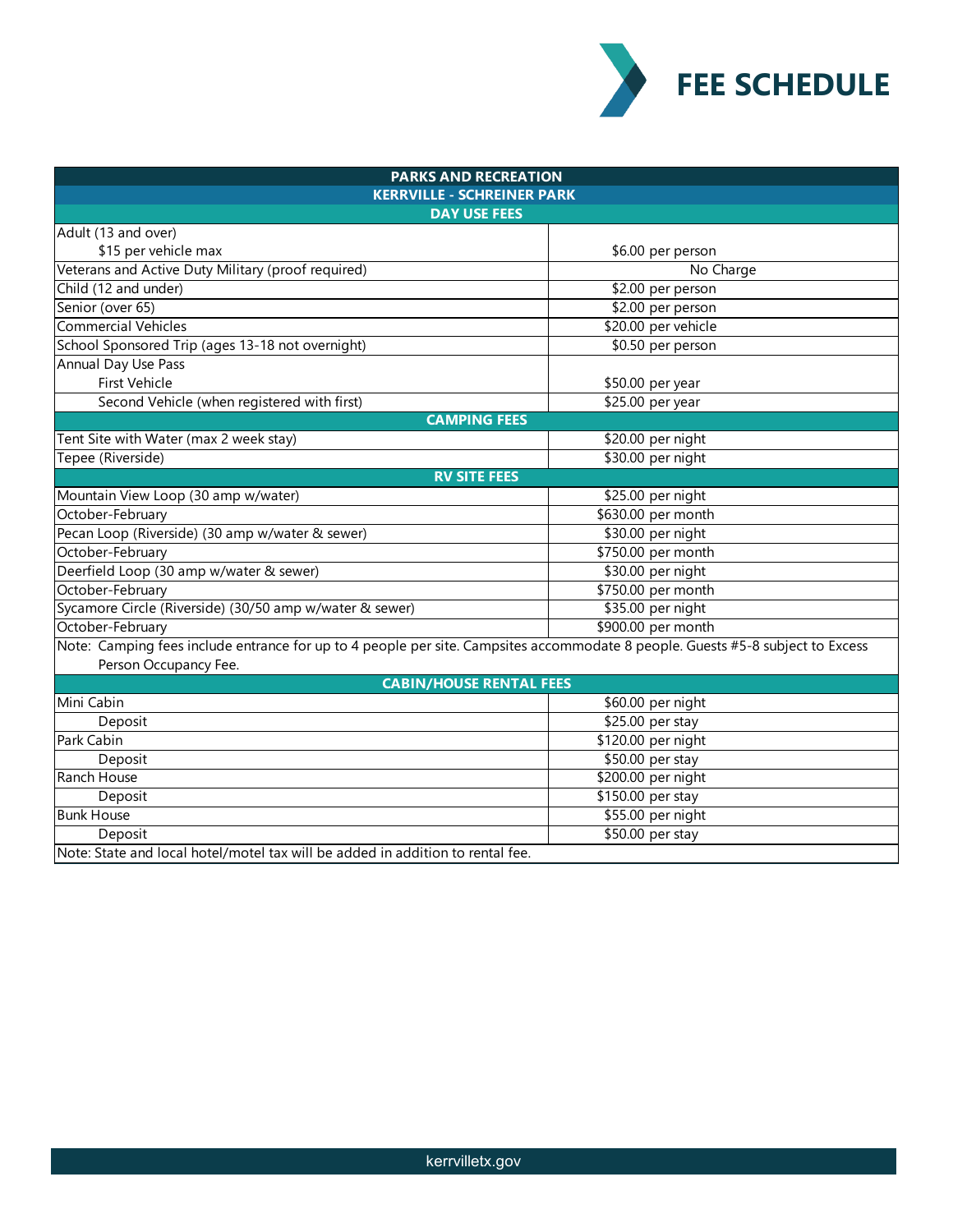

| PARKS AND RECREATION, CONTINUED                  |                                 |  |  |
|--------------------------------------------------|---------------------------------|--|--|
| <b>FACILITY RENTAL FEES</b>                      |                                 |  |  |
| <b>HALLS, PARKS, &amp; PAVILIONS</b>             |                                 |  |  |
| KSP Dining Hall (screened, open air, no kitchen) | \$100.00 per day                |  |  |
| Deposit                                          | \$50.00 per use                 |  |  |
| KSP Recreation Hall (indoors with kitchen)       | \$350.00 per day                |  |  |
| Deposit                                          | \$100.00 per use                |  |  |
| <b>KSP Amphitheater</b>                          | \$100.00 per day                |  |  |
| Deposit                                          | \$50.00 per use                 |  |  |
| <b>KSP Pollinator Garden</b>                     | \$50.00 per event               |  |  |
| <b>Boardwalk Pavilion</b>                        | \$100.00 per hour               |  |  |
| Deposit                                          | \$200.00 per use                |  |  |
| Louise Hays Park Large Pavilion & Plaza Area     | \$200.00 per day                |  |  |
| Deposit                                          | \$200.00 per use                |  |  |
| <b>Table Rental</b>                              | \$5.00 each                     |  |  |
| Chair Rental                                     | \$2.00 each                     |  |  |
| Deposit: tables/chairs                           | \$100.00 per use                |  |  |
| Louise Hays Park Family Pavilion                 | \$100.00 per day                |  |  |
| Deposit                                          | \$100.00 per use                |  |  |
| Louise Hays Park Fountain and Plaza              | \$500.00 per 1/2 day            |  |  |
| Deposit                                          | \$300.00 per use                |  |  |
| <b>Tranquility Island</b>                        | \$200.00 per day                |  |  |
| Deposit                                          | \$200.00 per use                |  |  |
| <b>Tranquility Island Lights</b>                 | \$750.00 per use                |  |  |
| Carver Park Pavilion and BBQ Area                | \$100.00 per day                |  |  |
| Deposit                                          | \$100.00 per use                |  |  |
| Small Park Pavilions (various locations)         | \$40.00 per day                 |  |  |
| Deposit                                          | \$25.00 per use                 |  |  |
| Picnic Areas (various locations)                 | \$15.00 per use                 |  |  |
| <b>River Trail Trailheads</b>                    | \$200.00 per trailhead/ per day |  |  |
| Deposit                                          | total rental amount             |  |  |
| Centennial Stage (with field)                    |                                 |  |  |
| With electricity                                 | \$200.00 per day                |  |  |
| Without electricity                              | \$100.00 per day                |  |  |
| Deposit                                          | \$200.00 per use                |  |  |
| <b>OTHER FEES</b>                                |                                 |  |  |
| <b>Cancellation Fee</b>                          |                                 |  |  |
| Applies to each site, facility, program          | \$20.00 each                    |  |  |
| <b>RV/Trailer Dump Fee</b>                       |                                 |  |  |
| If not camping in park - no entrance fee         | \$25.00 per vehicle             |  |  |
| <b>Excess Vehicle Parking</b>                    | \$5.00 per vehicle              |  |  |
| <b>Excess Person Occupancy Fee</b>               | \$6.00 per person               |  |  |
| Commemorative Bench Program                      | \$2,500.00 per bench            |  |  |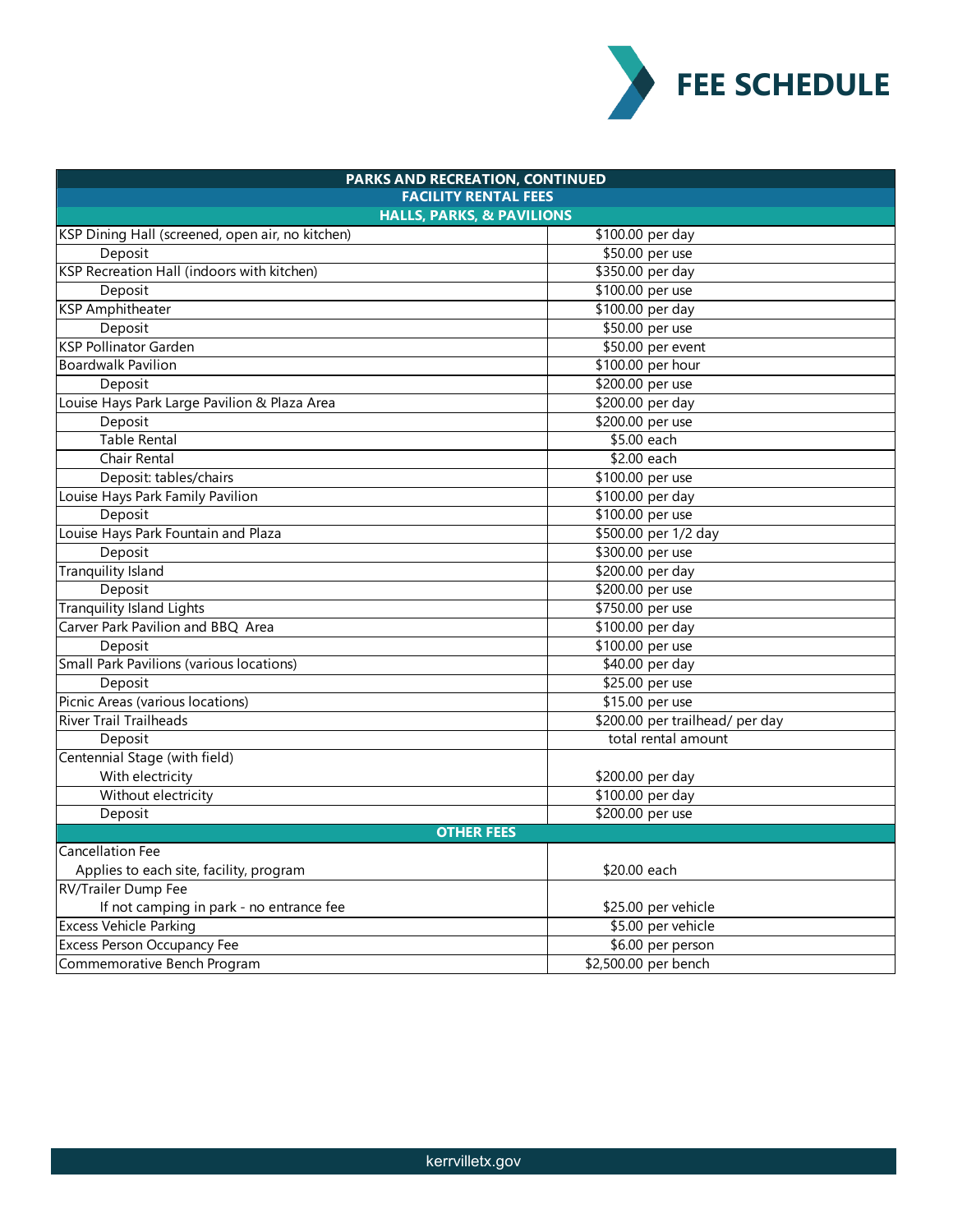

| PARKS AND RECREATION, CONTINUED                                       |                                        |  |  |
|-----------------------------------------------------------------------|----------------------------------------|--|--|
| <b>ATHLETIC FIELDS/COURTS/AQUATICS RENTAL FEES</b>                    |                                        |  |  |
| <b>FEES</b>                                                           |                                        |  |  |
| Athletic Field/Court Rental                                           |                                        |  |  |
| With lights                                                           | \$30.00 per hour                       |  |  |
| Without lights                                                        | \$20.00 per hour                       |  |  |
| <b>Singing Wind Softball Fields</b>                                   |                                        |  |  |
| With lights                                                           | \$170.00 per day                       |  |  |
| Without lights                                                        | \$150.00 per day                       |  |  |
| Deposits                                                              |                                        |  |  |
| Tournament                                                            | \$150.00 per tournament                |  |  |
| Scoreboard equipment                                                  | \$100.00 per event                     |  |  |
| <b>Tennis Court</b>                                                   |                                        |  |  |
| Non-member                                                            | Set by Tennis Pro                      |  |  |
| <b>Tennis Tournament Fees</b>                                         |                                        |  |  |
| Exemptions: KISD tournaments/practices /                              |                                        |  |  |
| <b>Schreiner University Tournaments</b>                               | per agreement                          |  |  |
| Tennis Memberships                                                    |                                        |  |  |
| Junior (under 21 years old)                                           | Set by Tennis Pro                      |  |  |
| Adult (over 21 years old)                                             | Set by Tennis Pro                      |  |  |
| Family                                                                | Set by Tennis Pro                      |  |  |
| KISD Joint Use                                                        | per agreement                          |  |  |
| Kerrville Sports Complex                                              |                                        |  |  |
| Soccer Fields                                                         |                                        |  |  |
| Practice                                                              |                                        |  |  |
| With lights                                                           | \$40.00 per field                      |  |  |
| <b>Without lights</b>                                                 | \$30.00 per field                      |  |  |
| Game (2 hour minimum)                                                 |                                        |  |  |
| With lights                                                           | \$60.00 per field                      |  |  |
| Without lights                                                        | \$50.00 per field                      |  |  |
| Hill Country Youth Soccer Association use of Kerrville Sports Complex | \$0.00 per field                       |  |  |
| Hill Country United use of Kerrville Sports Complex                   | \$0.00 per field                       |  |  |
| <b>OTHER FEES</b>                                                     |                                        |  |  |
| Soccer Tournament Fee                                                 | per agreement                          |  |  |
| Residents                                                             | \$250.00 per day                       |  |  |
| Non-residents                                                         | \$400.00 per day                       |  |  |
| <b>Baseball/Softball Fields</b>                                       | dbatkerrville.com                      |  |  |
| Contact: D-BAT                                                        | 830-955-8232                           |  |  |
| Kerrville Little League use of the Kerrville Sports Complex           | \$0.00 per field                       |  |  |
| Olympic Pool Rental                                                   | \$250.00 per 2 hours                   |  |  |
| Deposit                                                               | \$100.00 per use                       |  |  |
| <b>Olympic Pool Pavilion Rental</b>                                   |                                        |  |  |
| Deposit                                                               | \$25.00 per use                        |  |  |
| 2 hour rental                                                         | \$35.00 per 2 hours                    |  |  |
| Full day rental                                                       | \$95.00 per day                        |  |  |
| Olympic Pool Picnic Area                                              | \$15.00 per day                        |  |  |
| Swim Lessons                                                          |                                        |  |  |
| Group                                                                 | \$45.00 per person                     |  |  |
| Private                                                               | \$100.00 per person                    |  |  |
| Semi-Private                                                          | \$150.00 per 2 people                  |  |  |
| Junior Lifeguard Camp                                                 | \$60.00 per person                     |  |  |
| <b>Mermaid Class</b>                                                  | TBD                                    |  |  |
| <b>EVENT FEES</b>                                                     |                                        |  |  |
|                                                                       |                                        |  |  |
| Special Event Permit<br><b>Holiday Parade</b>                         | \$50.00 per event<br>\$30.00 per entry |  |  |
|                                                                       |                                        |  |  |

kerrvilletx.gov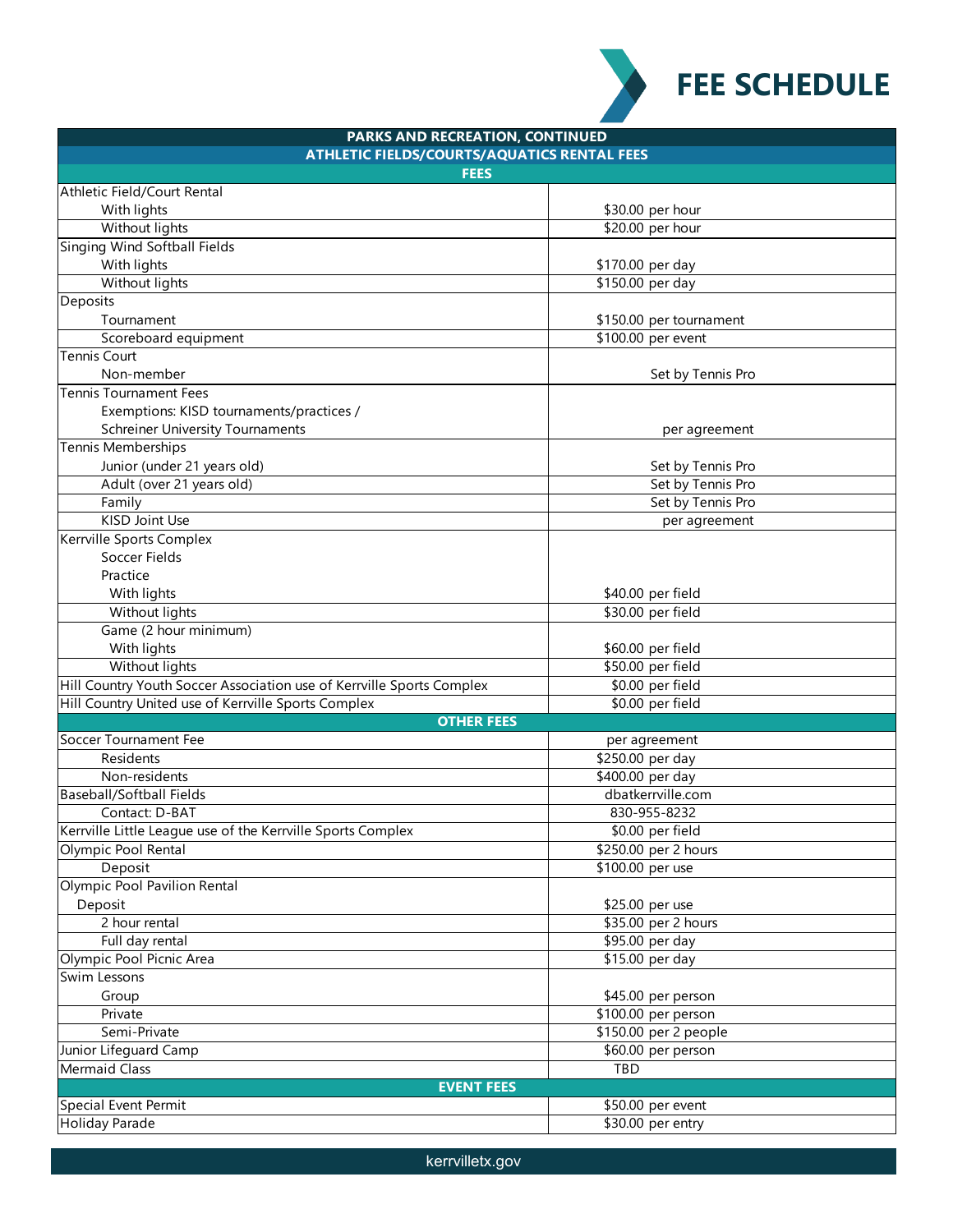

| <b>POLICE</b>                                       |                        |  |
|-----------------------------------------------------|------------------------|--|
| <b>REPORTS</b>                                      |                        |  |
| <b>Accident Reports</b>                             | \$6.00 per report      |  |
| Offense/Incident Reports                            | \$0.10 per page        |  |
| Letters of Clearance                                | \$10.00 per person     |  |
| <b>ALARM FEES</b>                                   |                        |  |
| <b>Alarm Service</b>                                | \$25.00 per service    |  |
| <b>False Alarm Fee</b>                              |                        |  |
| 3-5 times in preceding 12 month period              | \$50.00 per violation  |  |
| 6-7 times in preceding 12 month period              | \$75.00 per violation  |  |
| 8 or more times in preceding 12 month period        | \$100.00 per violation |  |
| Alarm Service Permit Fee                            |                        |  |
| Residential                                         | \$50.00 per location   |  |
| Commercial                                          | \$100.00 per location  |  |
| <b>ESCORT FEES</b>                                  |                        |  |
| Oversized Load Escort (excludes mobile homes)       |                        |  |
| Small                                               |                        |  |
| 10'-16' wide & under 110' long AND under 16'6" high | \$100.00 per load      |  |
| Large                                               |                        |  |
| EXCEEDS any of the small load criteria              | \$350.00 per load      |  |
| Funeral Escort                                      |                        |  |
| Minimum of 2 officers for 2 hours each              | \$160.00 per event     |  |
| <b>PARADE FEES</b>                                  |                        |  |
| Parade Deposit                                      |                        |  |
| Class A                                             |                        |  |
| Less than 50 entries                                | \$250.00 per event     |  |
| Class B                                             |                        |  |
| More than 50 entries                                | \$750.00 per event     |  |
| Class <sub>C</sub>                                  |                        |  |
| Motorcades, marches, etc.                           | \$100.00 per event     |  |
| Parade Fees                                         |                        |  |
| Class A                                             |                        |  |
| Less than 50 entries                                | \$50.00 per event      |  |
| Class B                                             |                        |  |
| More than 50 entries                                | \$100.00 per event     |  |
| Class C                                             |                        |  |
| Motorcades, marches, etc.                           | \$25.00 per event      |  |
| <b>OTHER FEES</b>                                   |                        |  |
| Fingerprinting                                      | \$10.00 per person     |  |
| <b>Public Safety Staffing</b>                       |                        |  |
| Personnel                                           |                        |  |
| Minimum of 2 hours per KPD staff member             | \$40.00 per hour       |  |
| Minimum of 2 hours per vehicle                      | \$5.00 per hour        |  |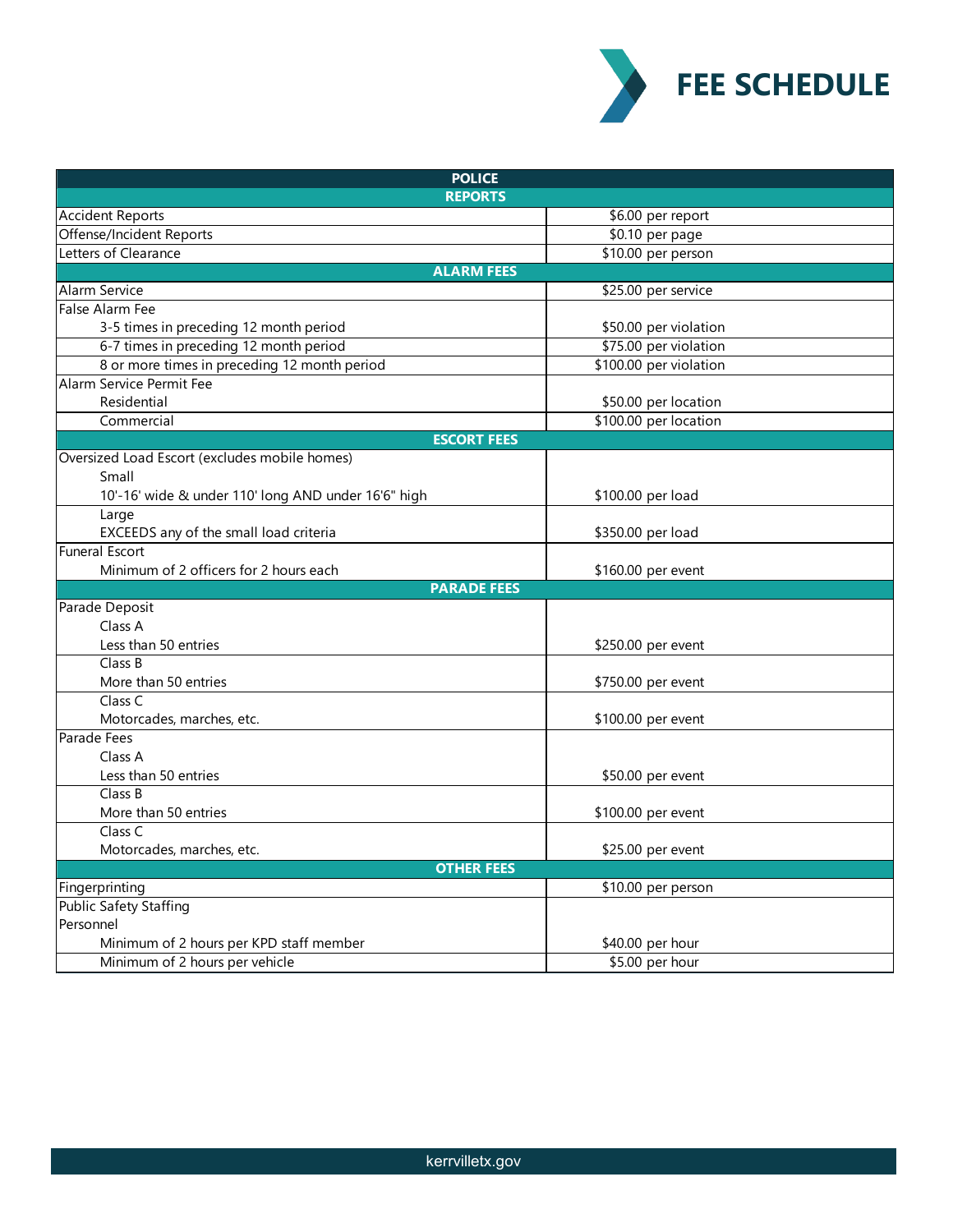

| <b>PUBLIC WORKS</b><br><b>ALL PUBLIC WORKS DIVISIONS</b> |                              |  |
|----------------------------------------------------------|------------------------------|--|
|                                                          |                              |  |
| Backhoe/Loader                                           | \$55.00 per hour             |  |
| Excavator                                                | \$55.00 per hour             |  |
| Dump Truck                                               | \$45.00 per hour             |  |
| <b>Crane Truck</b>                                       | \$45.00 per hour             |  |
| Vac-con Truck                                            | \$120.00 per hour            |  |
| Vac-Trailer                                              | \$85.00 per hour             |  |
| <b>Street Sweeper</b>                                    | \$85.00 per hour             |  |
| Air Compressor                                           | \$12.50 per hour             |  |
| <b>Closed Circuit Television Sloping Service</b>         | \$170.00 per hour            |  |
| Service Truck with tools                                 | \$35.00 per hour             |  |
| <b>Backflow Prevention Test</b>                          |                              |  |
| Reduced pressure zone device                             | \$100.00 per test            |  |
| Double check device                                      | \$70.00 per test             |  |
| <b>Scale Fee</b>                                         | \$1.00 each                  |  |
| Inspection Fee                                           |                              |  |
| Privately installed taps                                 | \$50.00 each                 |  |
| <b>Emergency Repair Fee</b>                              | 2x regular rate              |  |
|                                                          | (labor, equipment, supplies) |  |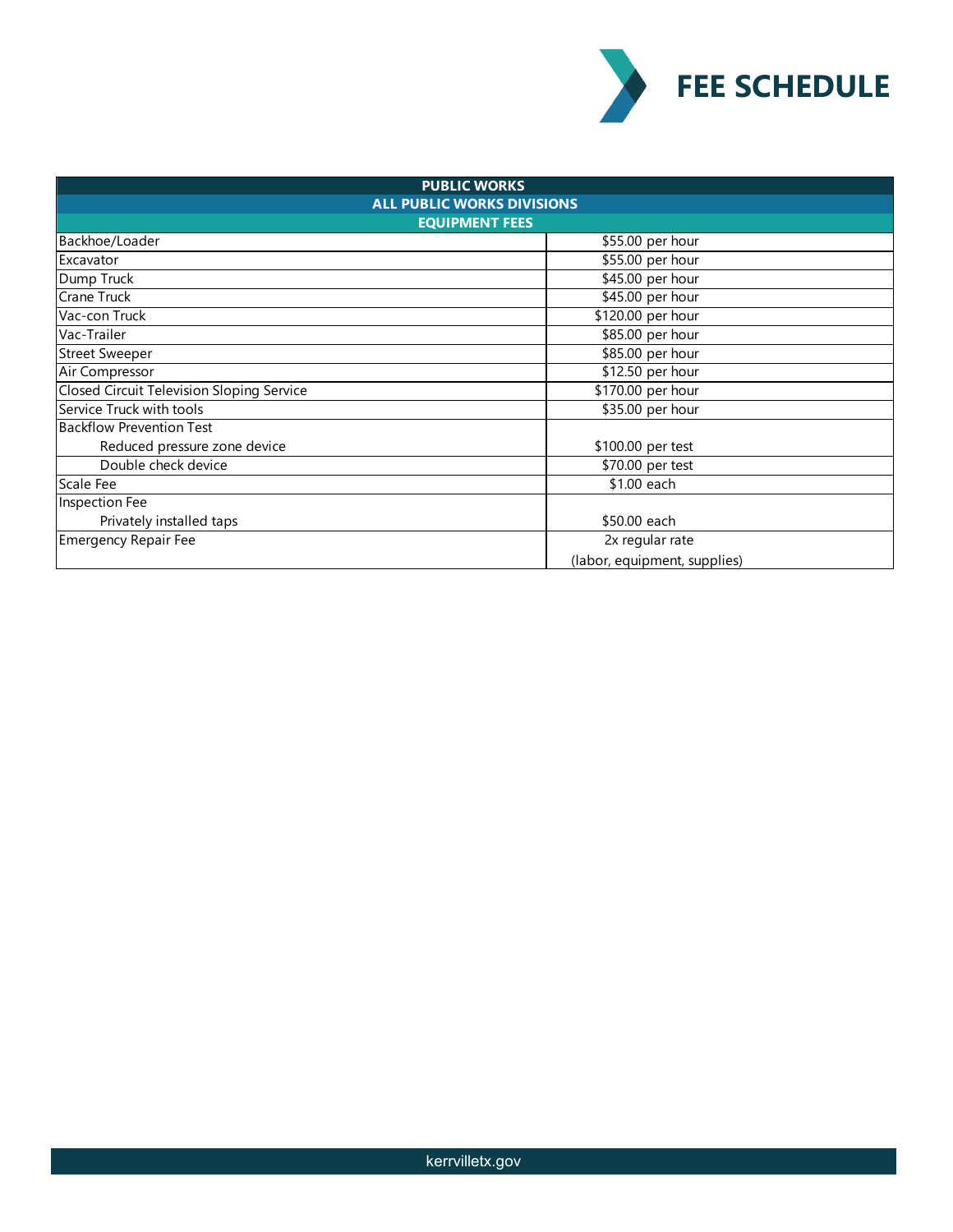

| <b>PUBLIC WORKS, CONTINUED</b>                     |                   |  |
|----------------------------------------------------|-------------------|--|
| <b>LABORATORY</b>                                  |                   |  |
| <b>SERVICES/TESTS</b>                              |                   |  |
| Alkalinity                                         | \$20.00 per test  |  |
| Ammonia Nitrogen                                   | \$30.00 per test  |  |
| Biochemical Oxygen Demand (BOD)                    | \$33.00 per test  |  |
| Carbonaceous BOD (CBOD)                            | \$40.00 per test  |  |
| Chemical Oxygen Demand (COD)                       | \$20.00 per test  |  |
| Chloride                                           | \$10.00 per test  |  |
| Conductivity                                       | \$5.00 per test   |  |
| Iron                                               | \$15.00 per test  |  |
| Hardness, Total                                    | \$15.00 per test  |  |
| Nitrate                                            | \$18.00 per test  |  |
| Nitrite                                            | \$18.00 per test  |  |
| Oil and Grease                                     | \$45.00 per test  |  |
| Phosphorus, Total                                  | \$20.00 per test  |  |
| Solids, Total Dissolved (TDS)                      | \$35.00 per test  |  |
| Solids, Total Suspended (TSS)                      | \$15.00 per test  |  |
| Solids, Volatile Suspended (VSS)                   | \$15.00 per test  |  |
| Sulfate                                            | \$15.00 per test  |  |
| <b>Total Organic Carbon</b>                        | \$50.00 per test  |  |
| <b>BACTERIOLOGICAL TESTS</b>                       |                   |  |
| Total Coliform/E. Coli Presence/absence (P/A)      | \$20.00 per test  |  |
| Total Coliform/E. Coli Enumeration Quanti-tray     | \$22.00 per test  |  |
| <b>SAMPLE COLLECTION FEE</b>                       |                   |  |
| Water Sample Collection (Inside City Limits Only)  | \$25.00 per test  |  |
| <b>STANDARD ANALYSIS PACKAGE: DRINKING WATER</b>   |                   |  |
| Includes:                                          |                   |  |
| Alkalinity, Chloride, Conductivity, Total Hardness |                   |  |
| Iron, Nitrate, Sulfate, Total Dissolved Solids     |                   |  |
| Total Coliform/E.coli                              | \$100.00 per test |  |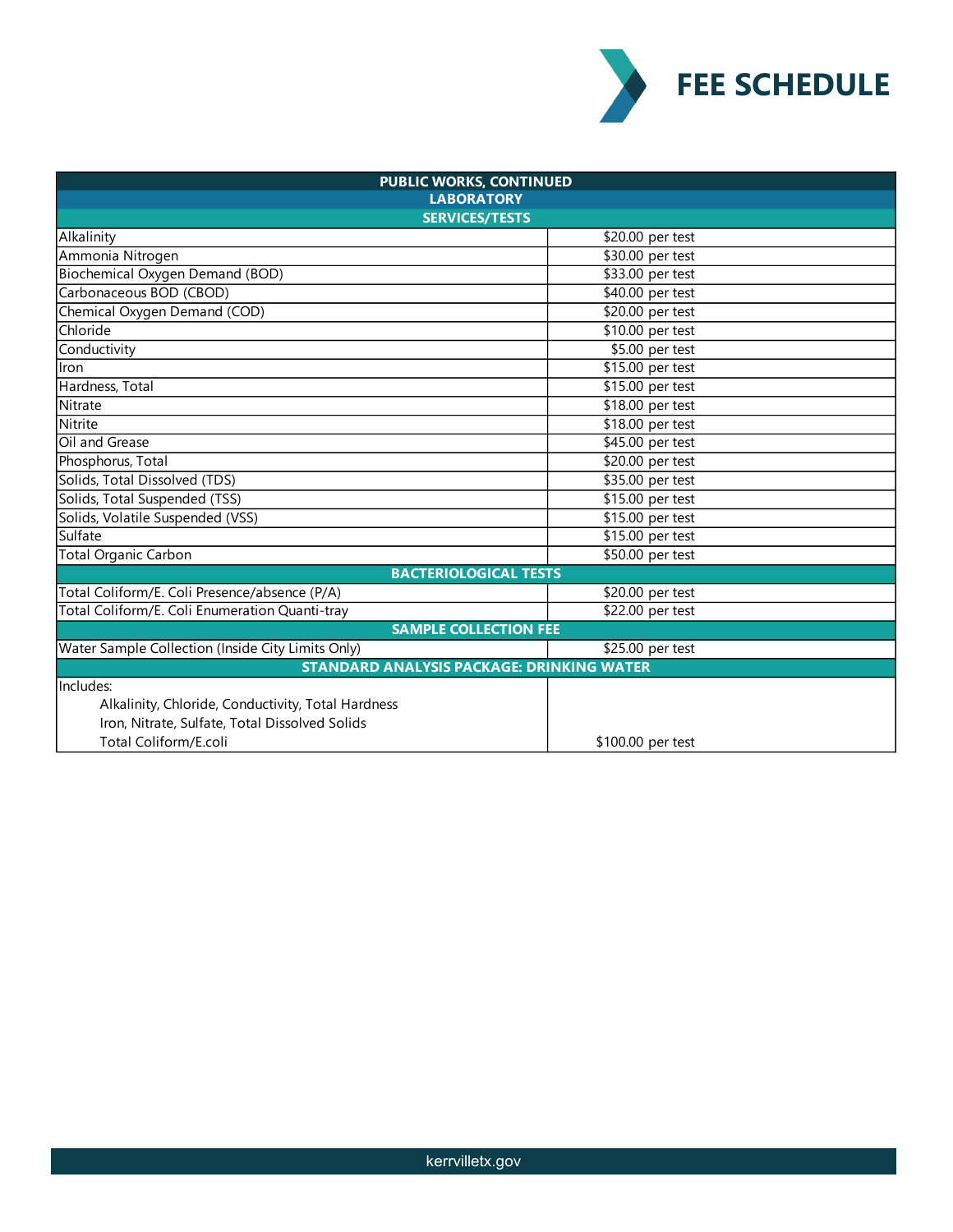

| <b>PUBLIC WORKS, CONTINUED</b>                                                                |                         |  |  |
|-----------------------------------------------------------------------------------------------|-------------------------|--|--|
| <b>MUNICIPAL SOLID WASTE</b>                                                                  |                         |  |  |
| <b>COMMERCIAL HAULER RATES</b>                                                                |                         |  |  |
| Compacted (plus surcharge)                                                                    | \$64.95 per ton         |  |  |
| Compacted minimal                                                                             | \$64.95 per ton         |  |  |
| Loose (plus surcharge)                                                                        | \$64.95 per ton         |  |  |
| Loose Minimal (plus surcharge)                                                                | \$23.51 less than 360lb |  |  |
| Special Waste - Liquids (plus surcharge)                                                      | \$0.29 per gallon       |  |  |
| Commercial Hauler Surcharge                                                                   | \$18.00 per ton         |  |  |
| <b>NON COMMERCIAL HAULER RATES</b>                                                            |                         |  |  |
| Loose (plus surcharge)                                                                        | \$64.95 per ton         |  |  |
| Loose Minimal (plus surcharge)                                                                | \$23.51 less than 360lb |  |  |
| Small Animal (plus surcharge)                                                                 | \$10.23 each            |  |  |
| Large Animal (plus surcharge)                                                                 | \$39.34 each            |  |  |
| Non Commercial Hauler Surchage                                                                | \$14.00 per ton         |  |  |
| <b>RESIDENTIAL GARBAGE COLLECTION</b>                                                         |                         |  |  |
| Residential Garbage Collection: Curbside Fee Breakdown                                        |                         |  |  |
| Garbage Collection                                                                            | \$9.18 per month        |  |  |
| Disposal Pass Through Fee                                                                     | \$5.51 per month        |  |  |
| Composting                                                                                    | \$2.50 per month        |  |  |
| Recycling                                                                                     | \$4.10 per month        |  |  |
| Total Garbage Collection: Curbside Service                                                    | \$21.29 per month       |  |  |
| <b>MOBILE HOME GARBAGE COLLECTION</b>                                                         |                         |  |  |
| Mobile Home Garbage Collection: Curbside Fee Breakdown                                        |                         |  |  |
| Garbage Collection                                                                            | \$7.49 per month        |  |  |
| Disposal Pass Through Fee                                                                     | \$5.51 per month        |  |  |
| Composting                                                                                    | \$2.50 per month        |  |  |
| Recycling                                                                                     | \$4.10 per month        |  |  |
| Total Garbage Collection: Curbside Service                                                    | \$19.60 per month       |  |  |
| <b>ADDITIONAL GARBAGE COLLECTION FEES</b>                                                     |                         |  |  |
| <b>Toter Exchange</b>                                                                         | \$25.00 per tote        |  |  |
| <b>Replacement Toter</b>                                                                      |                         |  |  |
| Lost/damaged by customer                                                                      | \$50.00 per tote        |  |  |
| <b>Extra Toter</b>                                                                            | \$5.78 per month        |  |  |
| Out of Cycle Brush or Bulk Waste Pick Up                                                      |                         |  |  |
| First 2 cubic yards                                                                           | \$50.00 per 2 cu. yards |  |  |
| Additional pickup                                                                             | \$25.00 per cu. yard    |  |  |
| Animal Pickup (Greater than 10lb)                                                             | \$50.00 per animal      |  |  |
| Note: Rates are set in July by Republic Services based on Consumer Price Index, per contract. |                         |  |  |
| <b>OTHER FEES</b>                                                                             |                         |  |  |
| Weight/Scale                                                                                  | \$1.41 each             |  |  |
| <b>Ticket Copy</b>                                                                            | \$2.81 each             |  |  |
| Loads Not Covered With Tarp                                                                   | \$20.00 per occurrence  |  |  |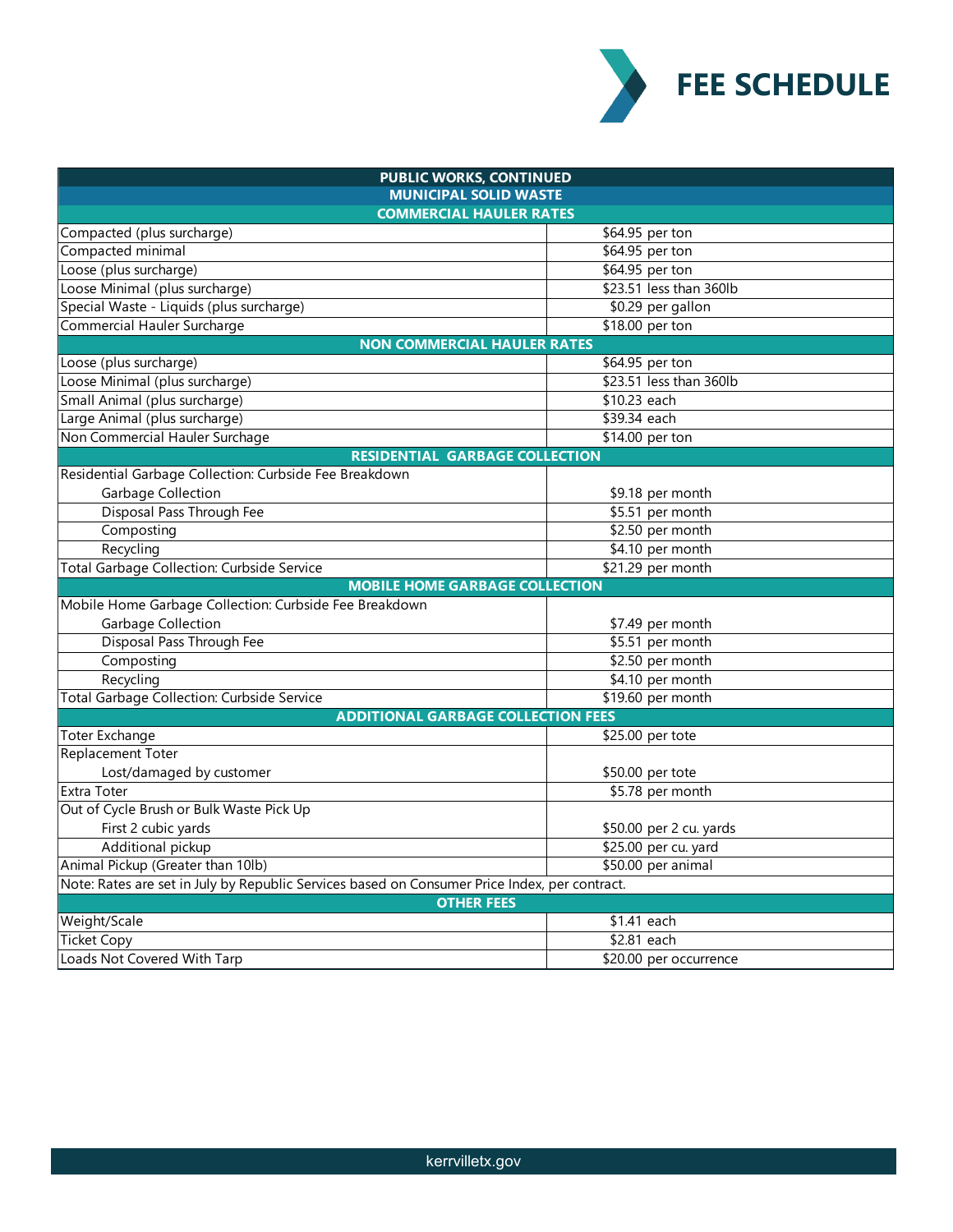

| <b>PUBLIC WORKS, CONTINUED</b> |                       |  |
|--------------------------------|-----------------------|--|
| <b>STREETS</b>                 |                       |  |
| <b>OTHER FEES</b>              |                       |  |
| Traffic Control Fee            | \$29.00 per hr/person |  |
| <b>Street Signs</b>            | \$250.00 per sign     |  |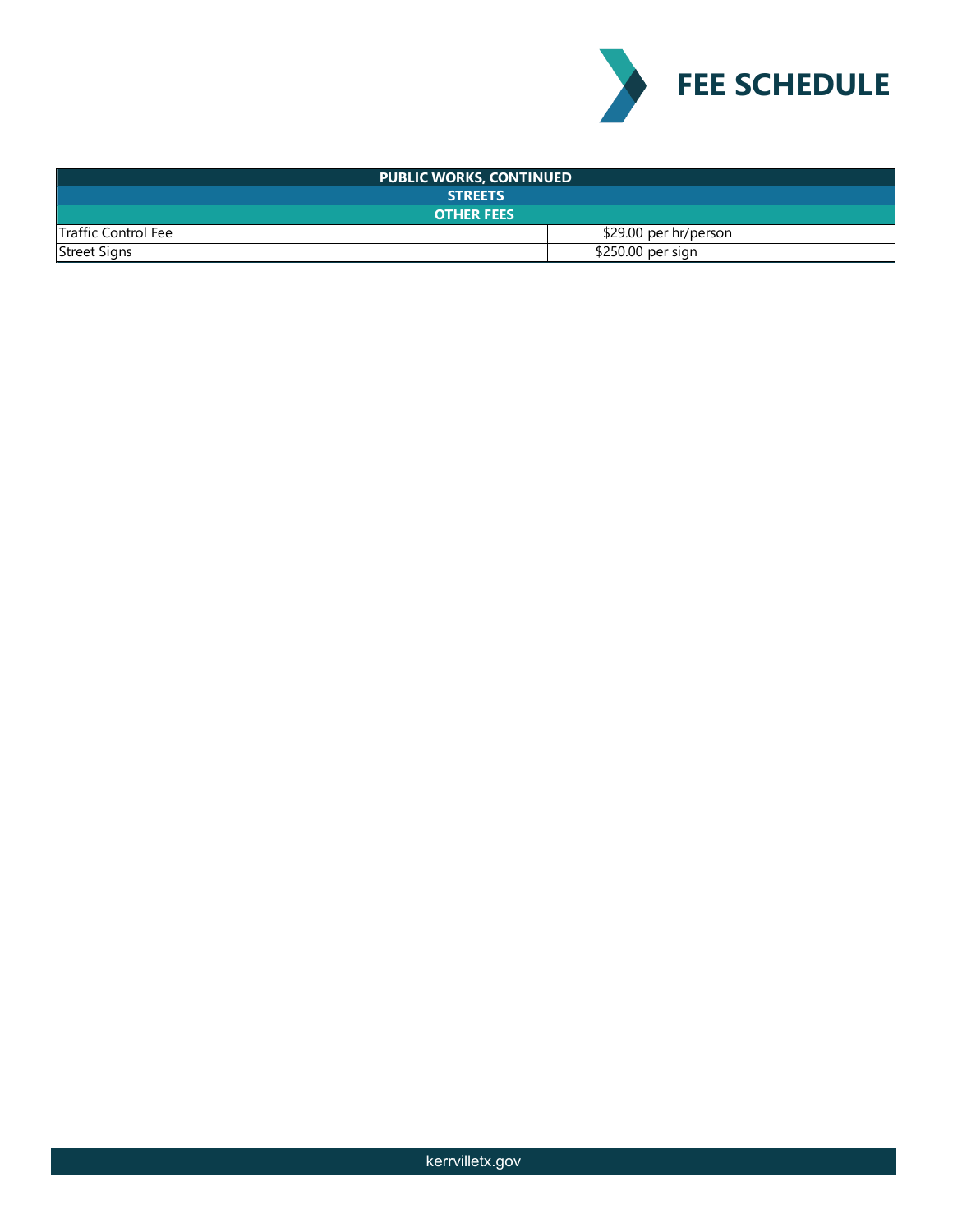

| <b>PUBLIC WORKS, CONTINUED</b>                     |                       |  |
|----------------------------------------------------|-----------------------|--|
| <b>WATER DISTRIBUTION</b>                          |                       |  |
| <b>WATER TAPS (INCLUDES METER &amp; SET FEE)</b>   |                       |  |
| 3/4" Tap                                           | \$2,005.00 per tap    |  |
| 1" Tap                                             | \$2,228.00 per tap    |  |
| 1.5" Tap                                           | \$4,063.00 per tap    |  |
| 1" Water Service Split                             | \$780.00 per split    |  |
| 2" Water Service (Commercial & Residential)        | \$5,138.00 per tap    |  |
| 2" Irrigation Water Service                        | \$3,919.00 per tap    |  |
| 2" and above                                       | quoted by job         |  |
| Tap in TXDOT Right of Way                          | quoted by job         |  |
| <b>WATER METER SET/INSTALL IF WATER TAP EXISTS</b> |                       |  |
| 5/8" Meter                                         | \$334.00 per meter    |  |
| 3/4" Meter                                         | \$334.00 per meter    |  |
| 1" Meter                                           | \$504.00 per meter    |  |
| 1.5" Meter                                         | \$727.00 per meter    |  |
| 2" Meter and Above                                 | quoted by job         |  |
| <b>SEWER TAPS (INCLUDES METER &amp; SET FEE)</b>   |                       |  |
| 4" Tap - Off City Main                             | \$1,782.00 per tap    |  |
| 4" Tap - Internal Manhole Drop                     | \$1,448.00 per tap    |  |
| 6" Tap - Out of Manhole                            | \$1,894.00 per tap    |  |
| 6" Tap - With Manhole                              | \$4,456.00 per tap    |  |
| Additional charge for manholes over 8' deep        | \$200.00 per foot     |  |
| Tap in TXDOT Right of Way                          | quoted by job         |  |
| <b>REQUESTED SERVICES</b>                          |                       |  |
| Labor                                              |                       |  |
| <b>Business Hours</b>                              | \$30.00 per hr/person |  |
| <b>After Business Hours</b>                        | \$44.00 per hr/person |  |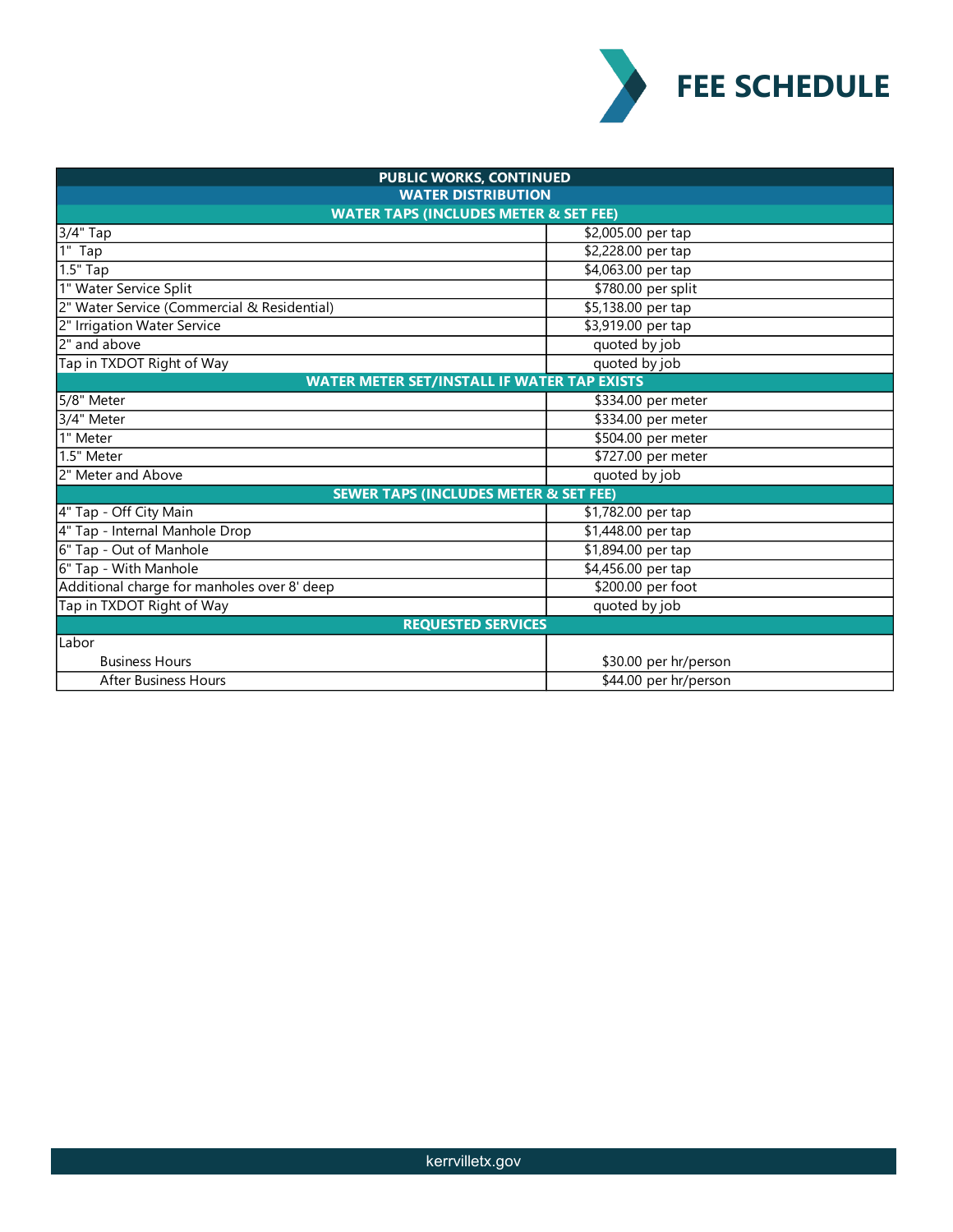

| <b>PUBLIC WORKS, CONTINUED</b><br><b>WATER RECLAMATION</b> |                       |  |
|------------------------------------------------------------|-----------------------|--|
| <b>SEPTAGE</b>                                             |                       |  |
| Septage Received at Plant                                  |                       |  |
| Inside Kerr County Customers                               | \$0.09 per gallon     |  |
| <b>Outside Kerr County Customers</b>                       | \$0.18 per gallon     |  |
| Chemical Toilet Waste Received at Plant                    |                       |  |
| Inside Kerr County Customers                               | \$0.12 per gallon     |  |
| <b>Outside Kerr County Customers</b>                       | \$0.21 per gallon     |  |
| Septage/Chemical Toilet Waste Spill Surcharge              | \$200.00 per incident |  |
| Manifest Books                                             | \$9.00 per book       |  |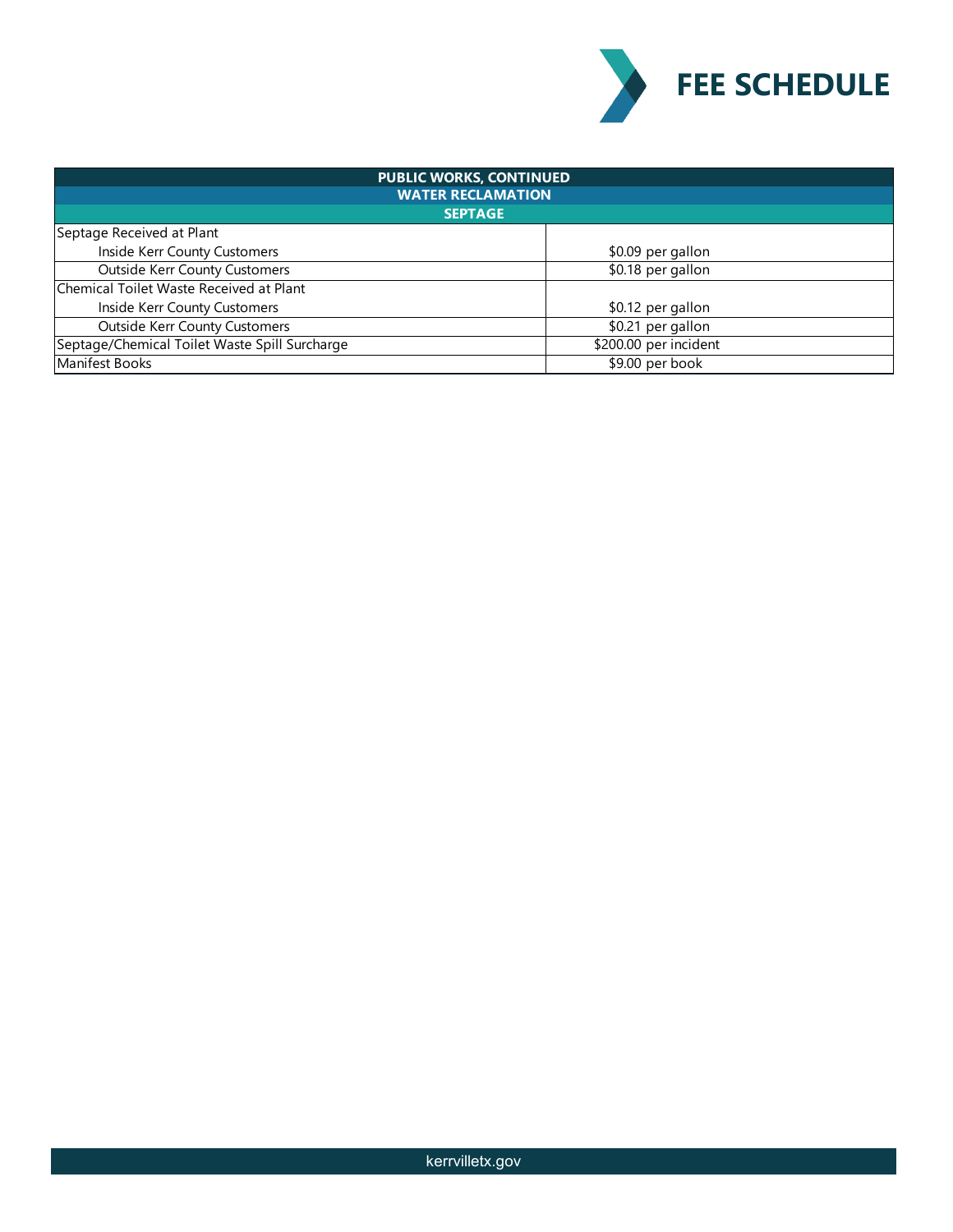

| <b>UTILITY BILLING</b><br><b>NEW ACCOUNT FEES</b>                                                               |                                 |  |
|-----------------------------------------------------------------------------------------------------------------|---------------------------------|--|
| Without E-Bill or Bank Draft                                                                                    | \$40.00 per account             |  |
| With E-Bill                                                                                                     | \$25.00 per account             |  |
| With E-Bill & Bank Draft                                                                                        | \$20.00 per account             |  |
| <b>UTILITY CUSTOMER DEPOSIT POLICY</b>                                                                          |                                 |  |
| Residential                                                                                                     |                                 |  |
| With Acceptable Score Via Utility System                                                                        |                                 |  |
| Soft Credit Check                                                                                               | \$0.00 per account              |  |
| With Unacceptable Score                                                                                         | \$100.00 per account            |  |
| Commercial                                                                                                      |                                 |  |
| Greater of double average bill (see notes) or flat fee                                                          | \$200.00 per account            |  |
| Personal guarantor required on all commercial accounts                                                          | or 2X Avg Usage at Address      |  |
| Notes:                                                                                                          |                                 |  |
| *Residential deposits are refundable as an account credit after 12 consecutive months with no late payments.    |                                 |  |
| *Commercial deposits are based either water usage at their current location or the usage of a similar business. |                                 |  |
| *Commercial deposits are refundable after 24 consecutive months with no late payments.                          |                                 |  |
| *Deposits for fire hydrants will be refunded upon discontinuation of services, less the final bill.             |                                 |  |
| <b>SERVICE/OTHER CHARGES</b>                                                                                    |                                 |  |
| Lock or pull meter                                                                                              | \$30.00 per account             |  |
| Turn on (after cutoff) after business hours                                                                     | \$50.00 per account             |  |
| Accounts not paid in full by 5pm on final due date                                                              | \$30.00 per account             |  |
| Sewer Only--delinquent requiring disconnection of water services                                                |                                 |  |
| by Aqua Texas, Inc.                                                                                             | \$75.00 per account             |  |
| Additional trips to meter locations                                                                             | \$30.00 per account             |  |
| Tampering with meter                                                                                            | \$50.00 per account             |  |
| Late Payment Fees                                                                                               |                                 |  |
| Accounts not paid by due date                                                                                   | 10% of balance                  |  |
| Lien Filing Fee                                                                                                 | actual cost $+$ \$10.00 svc fee |  |
| Returned Item Handling Fees                                                                                     |                                 |  |
| Checks                                                                                                          |                                 |  |
| <b>Bank Drafts</b>                                                                                              | \$30.00 per item                |  |
| <b>Collection Agency Submission Fee</b>                                                                         | \$10.00 per submission          |  |
| Environmental Stormwater Drainage Fee                                                                           |                                 |  |
| <b>Residential Utility Customer</b>                                                                             | \$1.00 per month                |  |
| <b>Commercial Utility Customer</b>                                                                              | \$2.00 per month                |  |
| Multi-Unit Customer                                                                                             |                                 |  |
| Group meter                                                                                                     | \$2.00 per month                |  |
| Residential                                                                                                     | \$1.00 per month                |  |
| Notes:                                                                                                          |                                 |  |
| *Damage to meters caused by tampering will be charged to customer at actual cost plus labor.                    |                                 |  |
| *Tampering with a meter constitutes criminal mischief.                                                          |                                 |  |
| *Drainage and Environmental fees are billed with the monthly utility bill.                                      |                                 |  |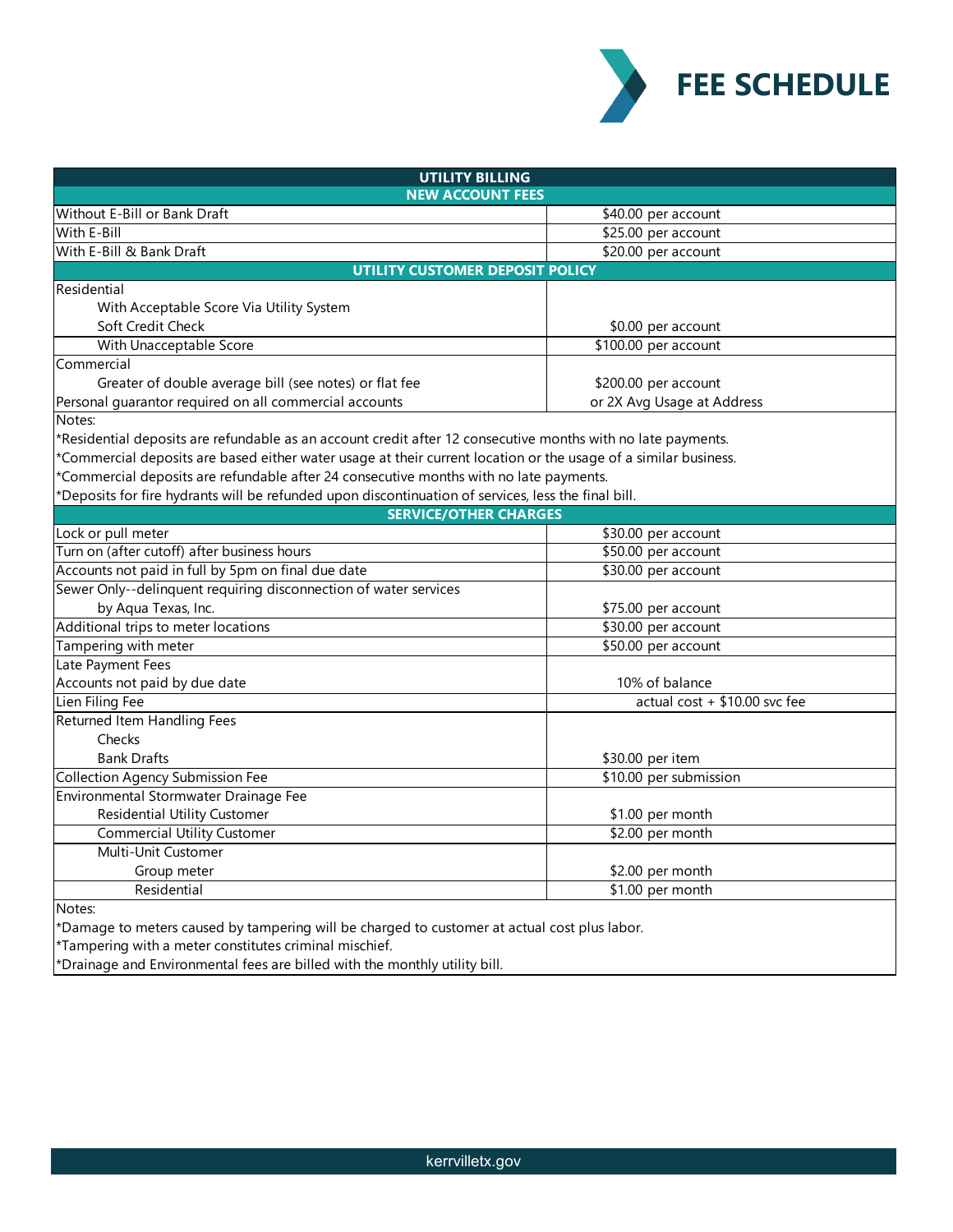

| UTILITY BILLING, CONTINUED                         |                           |  |
|----------------------------------------------------|---------------------------|--|
| <b>WATER</b>                                       |                           |  |
| <b>RESIDENTIAL WATER RATES INSIDE CITY LIMITS</b>  |                           |  |
| Monthly Account Fee (plus)                         | \$16.00 per account       |  |
| $0-1,000$ gallons                                  | \$0.00 per 1,000 gallons  |  |
| 1,001-6,000 gallons                                | \$3.41 per 1,000 gallons  |  |
| 6,001-15,000 gallons                               | \$4.51 per 1,000 gallons  |  |
| 15,001-25,000 gallons                              | \$5.64 per 1,000 gallons  |  |
| 25,001-50,000 gallons                              | \$7.05 per 1,000 gallons  |  |
| 50,000 gallons and up                              | \$8.80 per 1,000 gallons  |  |
| <b>COMMERCIAL WATER RATES INSIDE CITY LIMITS</b>   |                           |  |
| Monthly Account Fee (plus)                         | $$13.65$ per account      |  |
| 0-25,000 gallons                                   | \$3.78 per 1,000 gallons  |  |
| 25,001-50,000 gallons                              | \$4.53 per 1,000 gallons  |  |
| 50,001 gallons and up                              | \$5.43 per 1,000 gallons  |  |
| <b>IRRIGATION RATES INSIDE CITY LIMITS</b>         |                           |  |
| Monthly Account Fee (plus)                         | \$13.65 per account       |  |
| 0-15,000 gallons                                   | \$4.83 per 1,000 gallons  |  |
| 15,001-25,000 gallons                              | \$6.28 per 1,000 gallons  |  |
| 25,001 gallons and up                              | \$8.45 per 1,000 gallons  |  |
| FIRE HYDRANTS RATES INSIDE CITY LIMITS             |                           |  |
| Monthly Account Fee (plus)                         | \$68.00 per account       |  |
| Refundable Deposit                                 | \$2750.00 per account     |  |
| Meter Set-up/Move                                  | \$0.00 per 1,000 gallons  |  |
| 0-15,000 gallons                                   | \$4.83 per 1,000 gallons  |  |
| 15,001-25,000 gallons                              | \$6.28 per 1,000 gallons  |  |
| 25,001 gallons and up                              | \$8.45 per 1,000 gallons  |  |
| <b>RESIDENTIAL WATER RATES OUTSIDE CITY LIMITS</b> |                           |  |
| Monthly Account Fee (plus)                         | \$24.00 per account       |  |
| $0-1,000$ gallons                                  | \$0.00 per 1,000 gallons  |  |
| 1,001-6,000 gallons                                | \$5.12 per 1,000 gallons  |  |
| 6,001-15,000 gallons                               | \$6.77 per 1,000 gallons  |  |
| 15,001-25,000 gallons                              | \$8.46 per 1,000 gallons  |  |
| 25,001-50,000 gallons                              | \$10.58 per 1,000 gallons |  |
| 50,000 gallons and up                              | \$13.20 per 1,000 gallons |  |
| <b>COMMERCIAL WATER RATES OUTSIDE CITY LIMITS</b>  |                           |  |
| Monthly Account Fee (plus)                         | \$21.00 per account       |  |
| 0-25,000 gallons                                   | \$5.68 per 1,000 gallons  |  |
| 25,001-50,000 gallons                              | \$6.79 per 1,000 gallons  |  |
| 50,001 gallons and up                              | \$8.14 per 1,000 gallons  |  |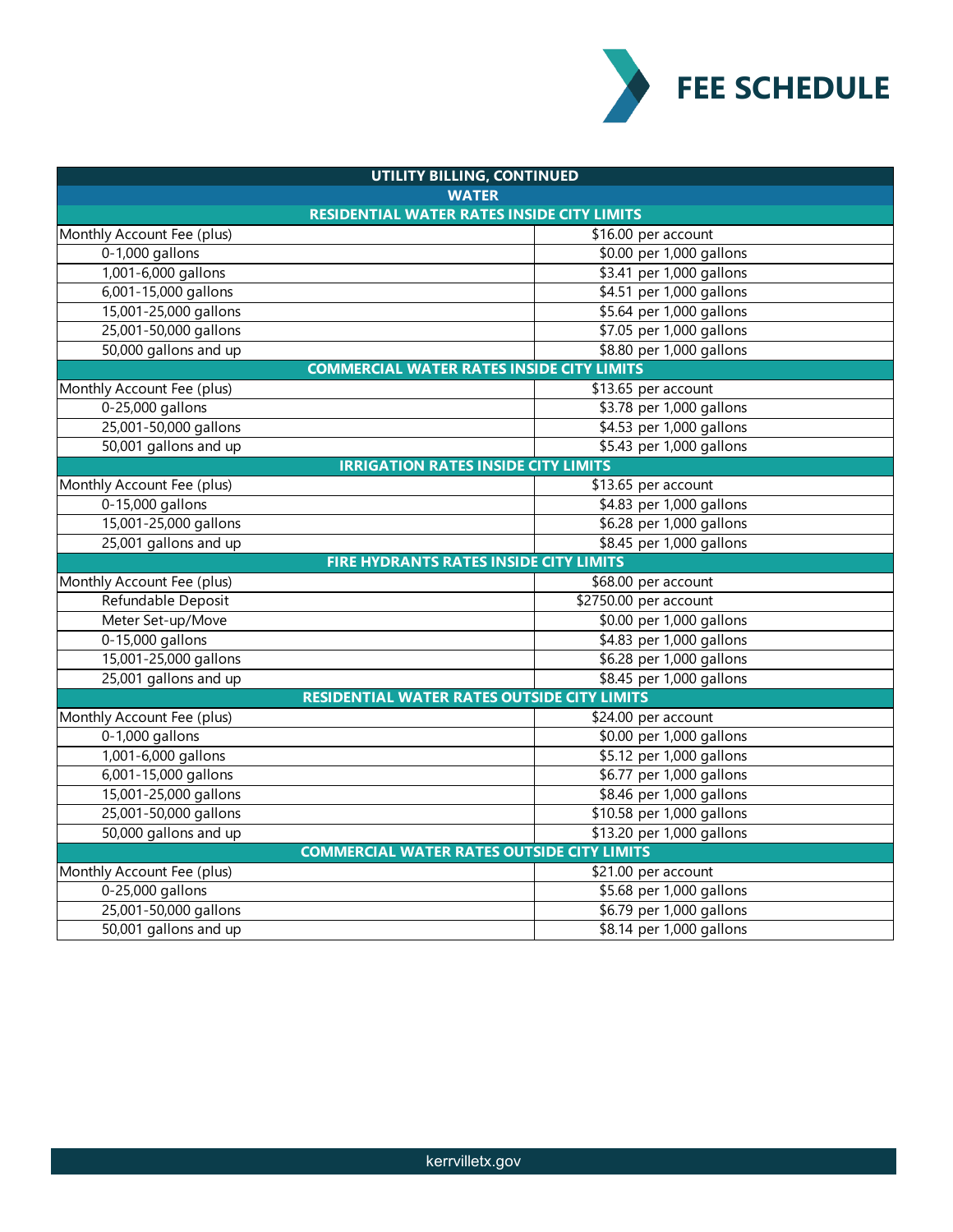

| UTILITY BILLING, CONTINUED                        |                                |  |
|---------------------------------------------------|--------------------------------|--|
| <b>WATER</b>                                      |                                |  |
| <b>IRRIGATION WATER RATES OUTSIDE CITY LIMITS</b> |                                |  |
| Monthly Account Fee (plus)                        | \$21.00 per account            |  |
| 0-15,000 gallons                                  | \$7.25 per 1,000 gallons       |  |
| 15,001-25,000 gallons                             | \$9.42 per 1,000 gallons       |  |
| 25,001 gallons and up                             | \$12.67 per 1,000 gallons      |  |
| <b>FIRE HYDRANT RATES OUTSIDE CITY LIMITS</b>     |                                |  |
| Monthly Account Fee (plus)                        | \$102.00 per account           |  |
| Refundable Deposit                                | \$2,750.00 per account         |  |
| Meter Set-up/Move                                 | $\overline{60.00}$ per account |  |
| 0-15,000 gallons                                  | \$7.25 per 1,000 gallons       |  |
| 15,001-25,000 gallons                             | \$9.42 per 1,000 gallons       |  |
| 25,001 gallons and up                             | \$12.67 per 1,000 gallons      |  |
| <b>EFFLUENT/REUSE WATER RATES</b>                 |                                |  |
| Monthly Account Fee (plus)                        | \$13.00 per account            |  |
| Commercial                                        | \$0.65 per 1,000 gallons       |  |
| <b>Commercial Contract</b>                        | per contract                   |  |
| Municipal                                         | \$0.50 per 1,000 gallons       |  |
| <b>WATER BY LOAD--CUSTOMER PICK UP</b>            |                                |  |
| Reuse/Effluent Water                              |                                |  |
| 0-3,000 gallons                                   | \$10.00 per load               |  |
| 3,001-8,000 gallons                               | \$17.50 per load               |  |
| Potable Water                                     |                                |  |
| 0-3,000 gallons                                   | \$15.00 per load               |  |
| 3,001-8,000 gallons                               | \$22.00 per load               |  |